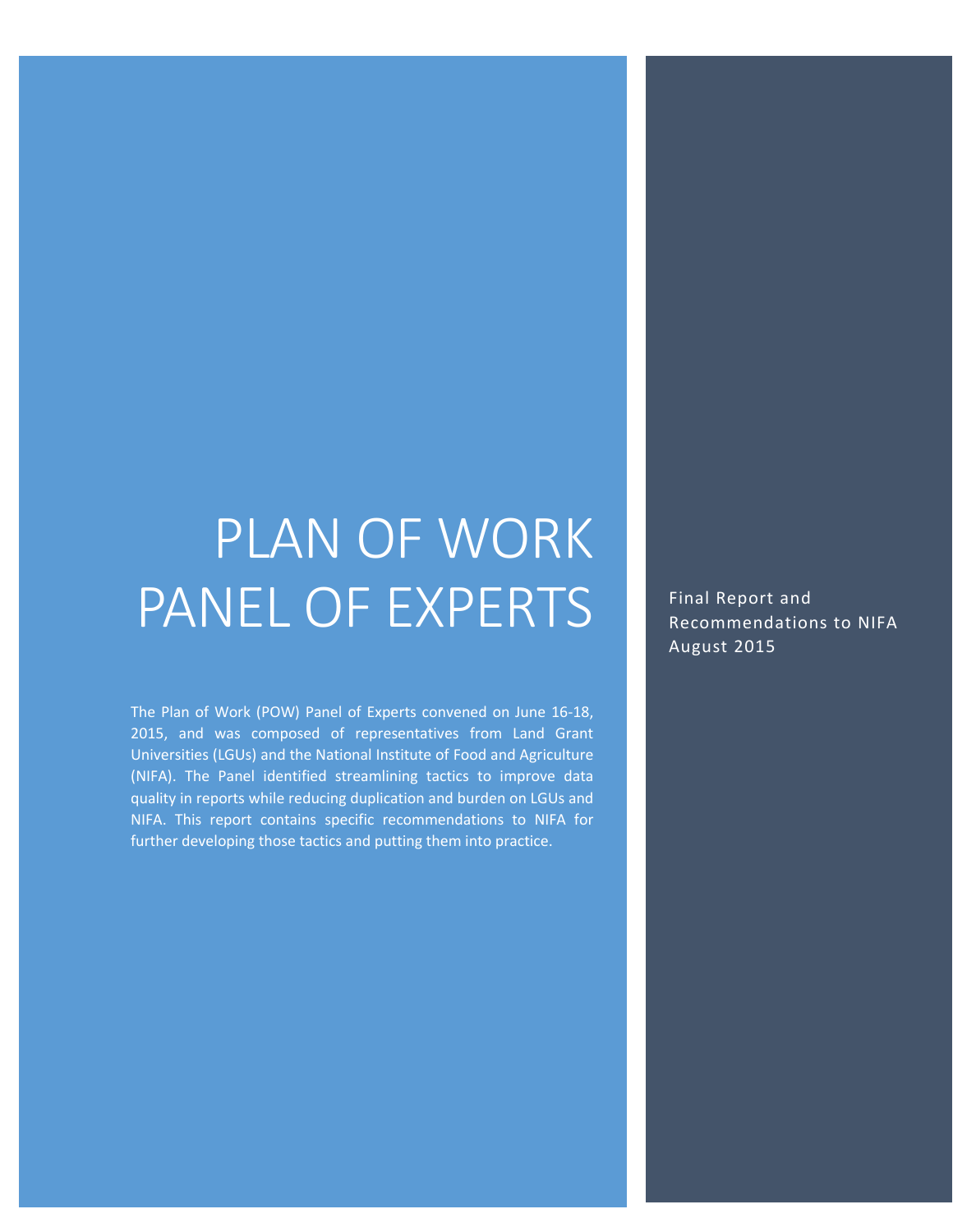## Plan of Work Panel of Experts

FINAL REPORT AND RECOMMENDATIONS TO NIFA

### Contents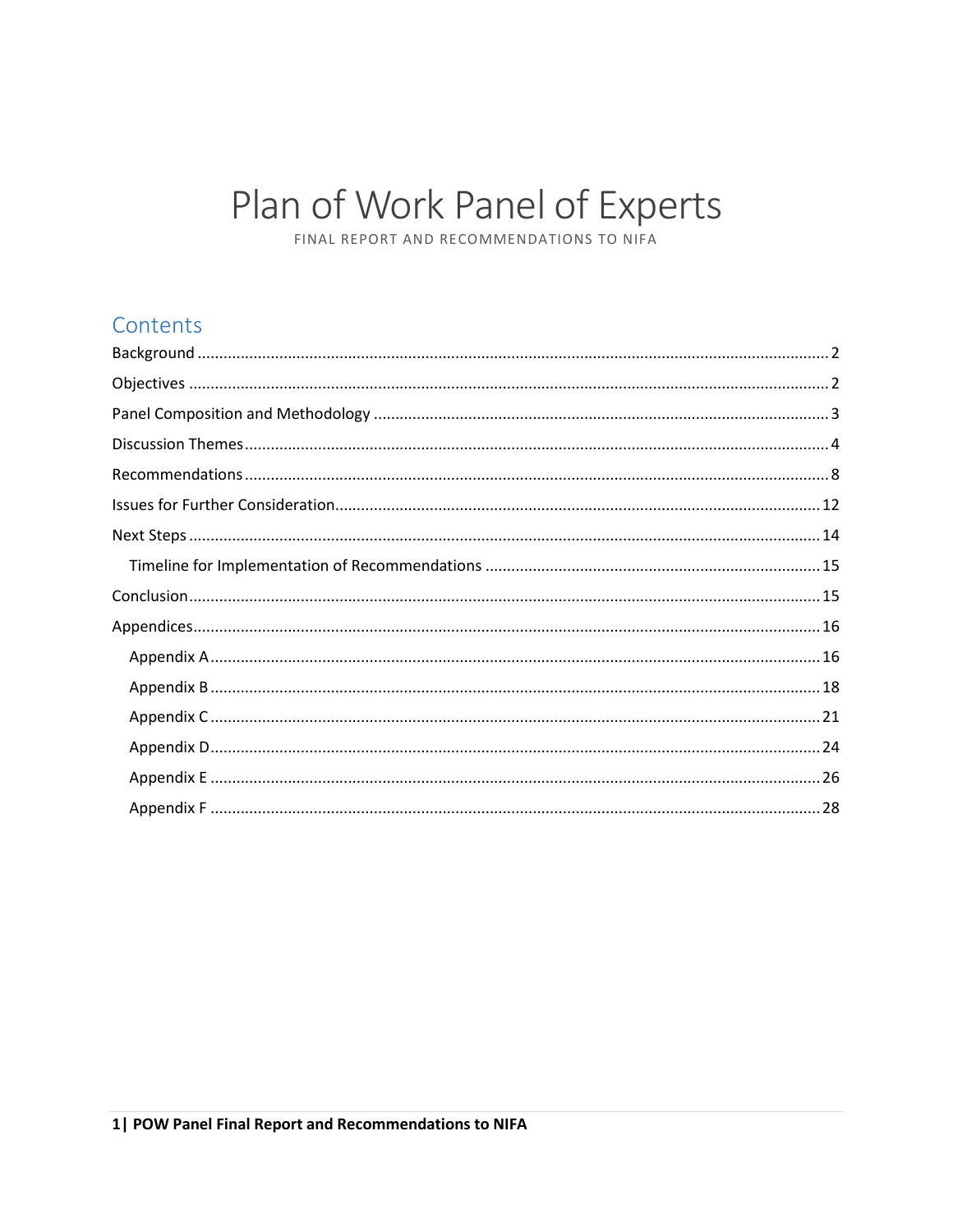## <span id="page-2-0"></span>Background

A Plan of Work (POW) Panel of Experts was first convened in May, 2010 in response to the 2008 Farm Bill which required that the National Institute of Food and Agriculture (NIFA) work with its Land-Grant University (LGU) partners to continually improve and streamline the POW reporting process for funds appropriated under the Agricultural Research, Education, and Extension Reform Act (AREERA) and the National Agricultural Research, Extension, and Teaching Policy Act (NARETPA). NIFA determined that a multi-day meeting of a panel composed of representatives from Research and Extension in all five regions as well as National Program Leaders from its own organization would best meet this requirement. It was also determined then that such a meeting would be held every five years.

On June 16-18, 2015, the second POW Panel of Experts convened to discuss streamlining strategies and improvements to the data collection and reporting process surrounding AREERA and NARETPA funds (including Hatch, Hatch Multistate, Smith-Lever 3b&3c, Evans-Allen, and 1890 Extension). The panel was a true demonstration of the federal-state partnership that exists for sustaining and uplifting agricultural research and extension initiatives that make a difference in the lives of citizens across the country. By working together to find innovative solutions to meet the legislative requirements of AREERA, improve data quality, and lessen reporting burden, the Land-Grant University representatives and federal employees on the Panel of Experts demonstrated how such a partnership leads to more efficient use of taxpayer dollars. Consult  $\Delta$ ppendix  $\Delta$  for a brief fact sheet on the Panel.

## <span id="page-2-1"></span>**Objectives**

The overall goal of the panel was to take a critical look at the type of data being collected in the current POW reporting process as well as when and how the data are processed so that the panel could develop a list of recommendations for how the process should be streamlined. Ultimately, the recommendations could address anything from software/system changes to business rules and policies, but their implementation would result in a process that meets legislative requirements while reducing reporting burden on the LGUs and increasing NIFA's ability to provide leadership and justification for the use of AREERA and NARETPA funds. This goal was supported by the following objectives:

- 1. Identify where there is an unreasonable time and/or administrative burden on the LGUs in collecting and aggregating data currently required for the Plans of Work and Annual Reports.
- 2. Identify where there is duplicity in the data being reported in the POW and REEport systems and perhaps other federal or state-level systems.
- 3. Identify current aspects and data elements of the AREERA reporting process that are not legislatively mandated and thus offer the opportunity to be eliminated or reduced if the need for them is no longer justified.
- 4. Help the LGUs gain a better understanding of NIFA's need for more detailed, granular data in certain areas and how it is used on a scheduled or ad-hoc reporting basis.
- 5. Help NIFA gain a better understanding of the process (including similarities and differences) that Research and Extension organizations at the LGUs must go through in order to report the data currently being asked for; identify new ways in which Research and Extension can report at the level of detail and classification needed by NIFA.

The final deliverable from the panel is a set of recommendations (included in this report) for how each of the aforementioned objectives can be achieved and/or continue to be operationalized after the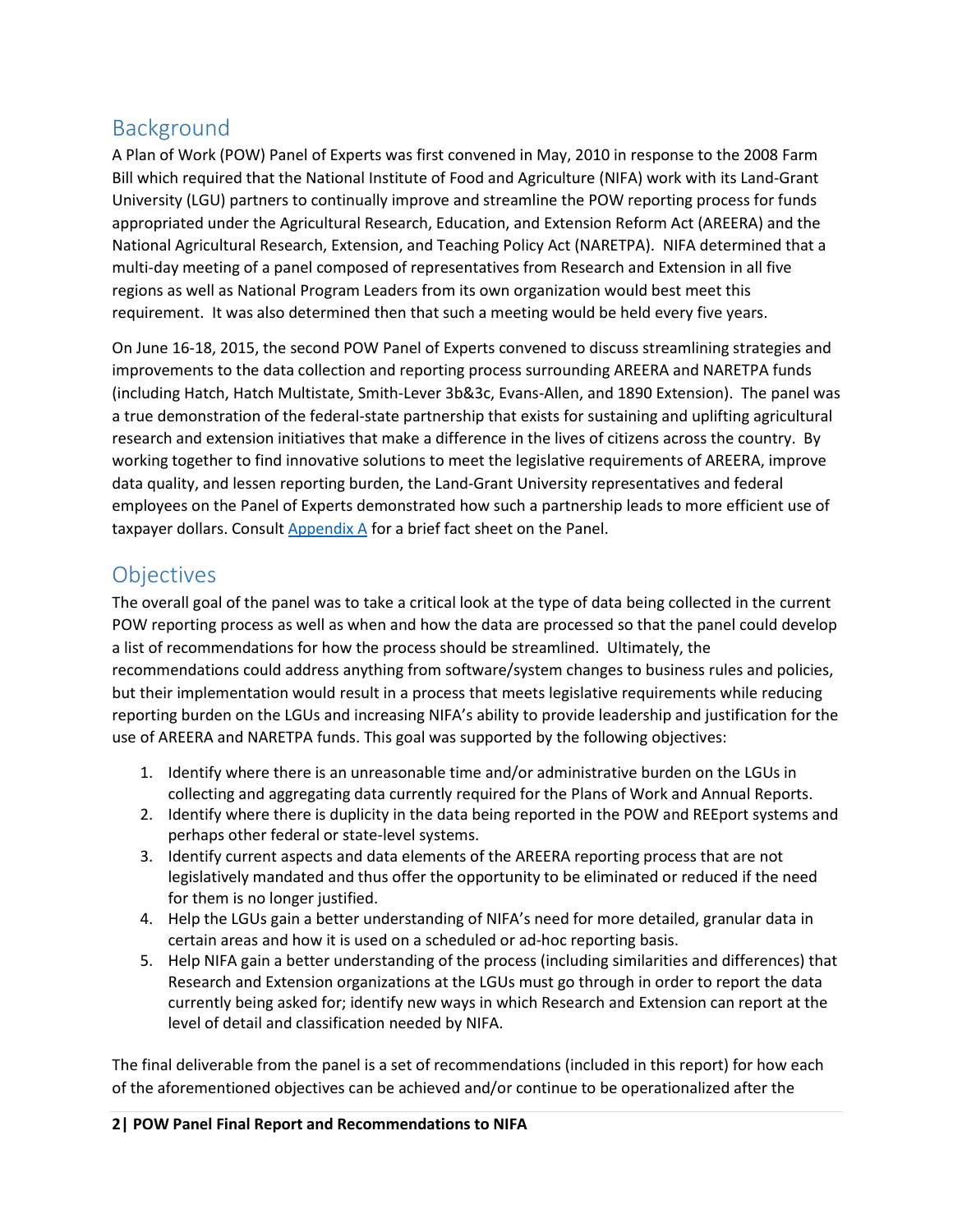panel's initial assessment of the current process. The panel expects NIFA to use these recommendations to improve business procedures and data collection, including but not limited to: modifying existing business rules/policies, implementing new ones, and/or altering software systems (platform, format and data fields) to improve data quality.

## <span id="page-3-0"></span>Panel Composition and Methodology

The panel was comprised of 14 people, with representation as follows:

- **10 professionals from the Land Grant University partners**: 1 Research and 1 Extension person from each region of the four 1862 State Agricultural Experiment Station (SAES) regions as well as the Association of 1890 LGUs; these professionals were selected by their regional Executive Directors and had voting authority on the panel.
- **4 NIFA National Program Leaders (NPL):** 1 NPL from each of NIFA's four institutes; these NPLs were selected by the Deputy Directors for their Institutes and had voting authority on the panel.

Panel facilitation was managed by two co-moderators, one from the LGU partners and one from NIFA. Also contributing to the panel were representatives from NIFA's Office of Information Technology Applications Division, Office of Grants and Financial Management Policy and Oversight Division, and the Planning, Accountability and Reporting Staff. These representatives did not have voting authority on the Panel but were present to provide expertise in various subject areas discussed by the panel.

#### **Discussion Format and Decision Making Process**

Prior to convening for the panel in June, the fourteen panelists were asked to solicit feedback from their respective regions and stakeholder groups in response to general topics, questions, and ideas for consideration that were provided by NIFA (see  $AppendixB$ ) This allowed for each panel member to come to the meeting with certain themes and "pain points" about the current reporting process already identified. The discussion over the course of the 2.5 day meeting was in a round table format and generally proceeded as follows:

- To begin, each panelist was asked to describe how they collected feedback and how they developed a sense from colleagues in their regions on what aspects of the current POW reporting process needed improvement (most reported that they surveyed their constituencies). They were also asked to identify, where possible, what the most burdensome or duplicative elements were. This allowed all panelists to hear where there was already some agreement about which areas of the reporting process needed to be addressed most.
- The information reported out by the panelists was recorded by the facilitators and was organized into some general themes and categories that could inform further discussion and lead to specific recommendations (se[e Discussion Themes](#page-4-0) section below).
- Next, NIFA's Director of the Planning, Accountability and Reporting Staff gave a presentation to the panel detailing the challenge NIFA has faced in not being able to report on the return on investment of certain capacity funds at a detailed-enough level. The purpose of the presentation was to help the panel members start brainstorming about ways that LGUs can report at a more granular level that is needed by NIFA but at the same time remove the extraneous data elements currently reported that NIFA does not use.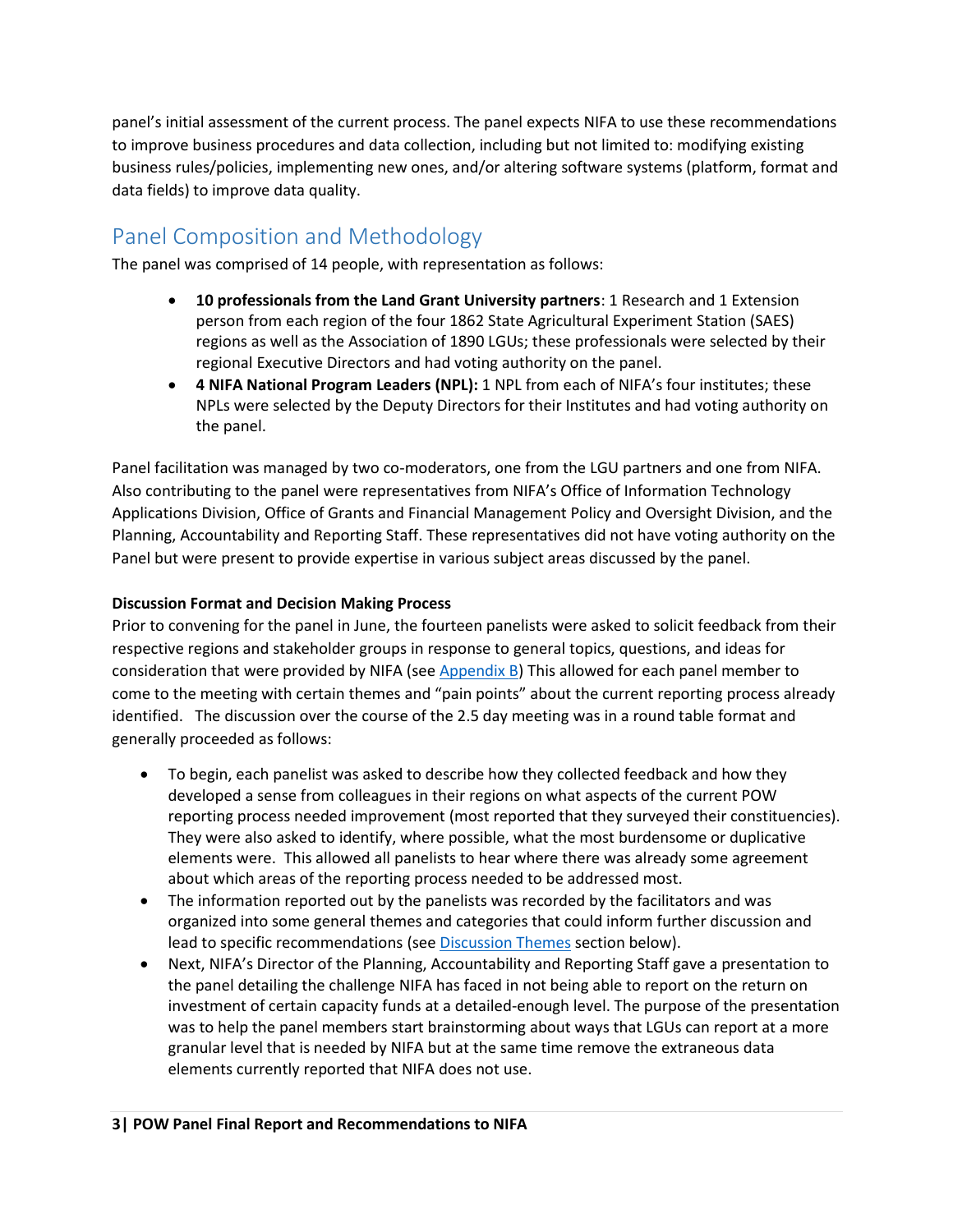- The flow of discussion after NIFA's presentation on the first day and throughout the second day of the meeting was organically driven by the panel focusing a lot on the inherent differences between Research and Extension but acknowledging that there needed to be a way for both sides to report data to NIFA at a similar level, in one place, and specific enough for NIFA to aggregate those data in reports that the agency prepares for defending and promoting the capacity funds. General themes and pain points in the current process that arose from this discussion are identified in the next section of this report.
- As the discussion moved toward identifying specific recommendations and talking about potential solutions to the pain points, the decision making process became iterative in nature. That is, a list of recommendations started growing, and each time consensus was reached on a new idea, the facilitators checked in with the panel members on 1) did they agree to add it to the list of recommendations?, and 2) were they still comfortable and in agreement with how the current list of draft recommendations stood?
- At the end of the meeting, all panelists were given a final opportunity to voice any questions or clarifications needed on the draft list of recommendations they had developed. During this time, panelists agreed that although they felt comfortable with the recommendations, they were only nominated representatives for their regions and couldn't verifiably say that they spoke for all the Directors and counterparts in their respective regions. It was agreed that the list of recommendations would remain as draft only until they were able to vet them through various Director-level meetings and other channels in their regions. Panel members would then report back to each other at virtual meetings they would hold in July and August, 2015. The timeline agreed upon was that the list of recommendations, after being vetted through the Research and Extension Directors and being further refined during the virtual meetings would be presented to NIFA as final (as part of this report) by September 1, 2015.

## <span id="page-4-0"></span>Discussion Themes

There were many topics discussed by the panelists over the course of the multi-day meeting, and they could be grouped into five main themes:

- **Duplication and Redundancy;**
- **Integration between Research and Extension;**
- **•** Return on Investment;
- **Utilization of Data; and**
- **Necessity of Data**.

These themes were informed by surveys and pre-work done by the panelists to get feedback from their constituencies as well as written exchanges between some of the Research and Extension Directors and NIFA prior to the panel convening.

#### **Duplication and Redundancy**

One of the most discussed themes during the panel was that of duplication. Referring to "redundancy between systems" or "redundant reports or data elements in reports" were other phrases used by the panelists when talking about duplicative requirements in reporting. Concern about duplicative reporting was also voiced prior to the panel convening in a letter from the Northeastern Regional Association of SAESs to NIFA (se[e Appendix C](#page-21-0)). The letter stated that "there is duplication among the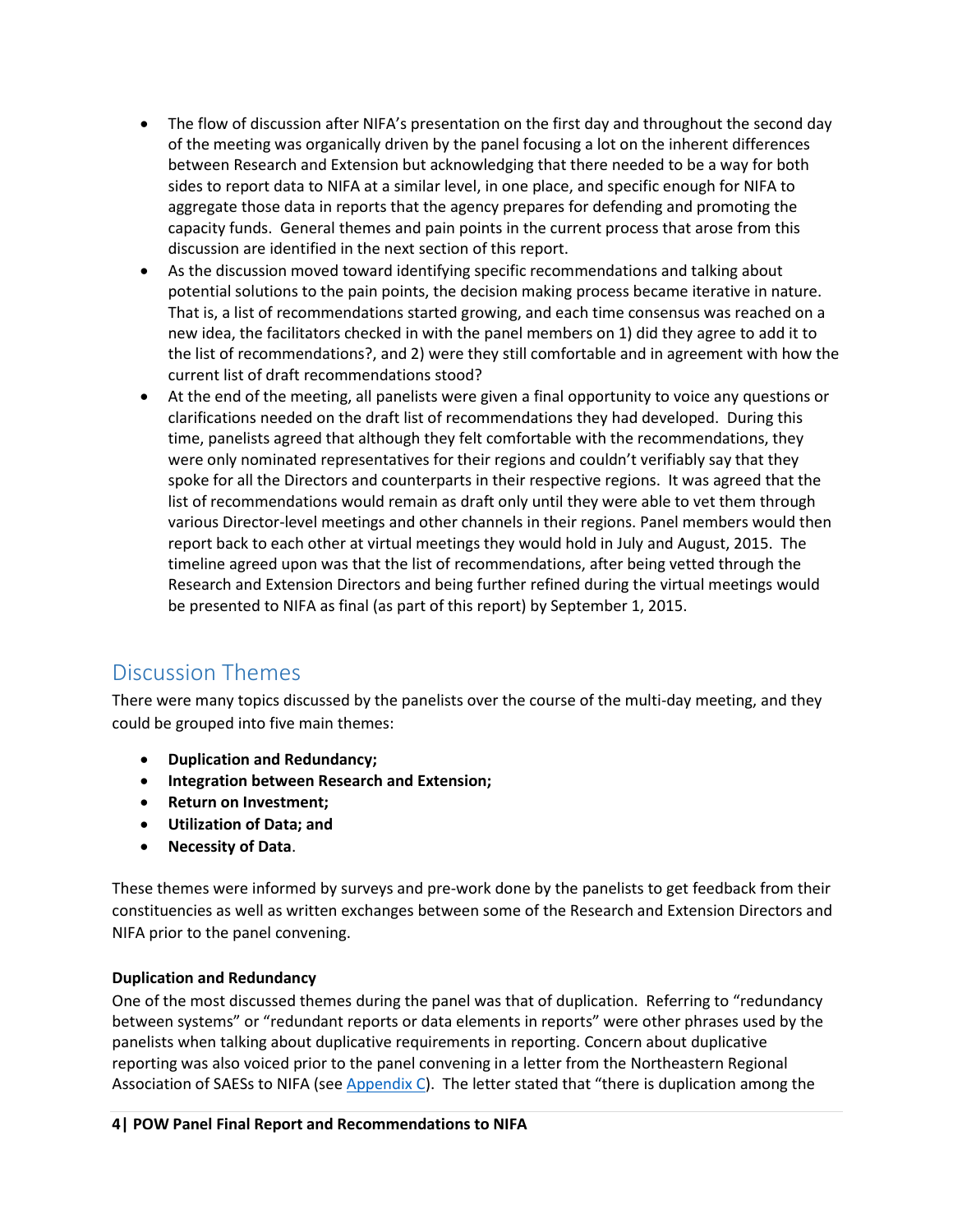reporting systems for capacity funds and this leads to unnecessary time spent on entering redundant data. The POW software should "pull" information from the REEport system and it cannot."

Recognizing the redundancy between NIFA's two main systems, REEport and POW, the discussion on this topic naturally centered on identifying which elements in which system were essential to keep and which were redundant and could be eliminated. For example, research projects funded by Hatch and Evans-Allen are required to enter "accomplishments" for each project annually in REEport, but similar "accomplishments" (i.e. outcomes) are asked for annually at the program level (which is informed by the research projects, hence the duplication) in the POW system. Taking this discussion a step further, LGU representatives asked NIFA staff which data were more useful, given the similarities in the elements between the systems. NIFA responded that the agency tends to use data from REEport more often because it is reported at a level of specificity that NIFA needs; namely, projects in REEport are classified not just by Knowledge Areas (KAs), which are also used in the POW, but also by Subjects of Investigation (SOIs) and Fields of Science (FOS). Projects in REEport are also associated with keywords where programs in POW are not. NIFA relies heavily on the classifications and keywords in REEport to do its reporting up through the Department and to Congress.

The exception to the above is the accomplishments statements (also referred to as "outcomes" or "impact stories") NIFA requires annually. For these, NIFA tends to rely heavily on what is reported in the "outcomes" section of the POW system (in the Annual Report of Accomplishments and Results). Anecdotally, there seemed to be agreement that one of the reasons for this is that the "outcomes" or "impact stories" entered into the POW reports are written by one primary person who ensures it is a high quality outcome written at a level that can be understood by many different types of audiences. This led the panelists to the idea that the National Impacts Database (NID; housed at Texas A&M University) could be utilized by NIFA and LGUs to tie impacts already entered into the NID to projects and programs in NIFA's system(s). This would eliminate duplication and maintain high quality impacts being available to NIFA for its own reporting. It was also noted that the NID should never become mandatory, as that would affect the quality of how the NID is utilized and who is entering what types of impacts there.

Tied to the theme of duplication was the technical discussion on why the systems don't share data with one another. One of the reasons is the difference in age and platforms of the two systems. REEport is on a modern platform while POW is very dated. Investing the resources in making the two systems share data between one another is hard to do because NIFA's resources are already being spent at their limit just to keep the two running separately with each of their own needed improvements and upgrades. Ultimately, this led the panelists to question why two systems are needed and sparked the idea that a single system approach would be a better use of resources.

#### **Integration between Research and Extension**

The panelists emphasized during the meeting that they and their constituencies recognize the efficacy and benefit to planning and carrying out work that is integrated among Research and Extension. While the two sometimes appear disjointed, both sides constantly look to each other to inform their programming; Research looks to Extension for outreach and dissemination and Extension relies on Research for research-based information and curricula. The panel was unanimous in its determination that integrated reporting does not necessarily equate with well-planned, integrated work. Both Research and Extension representatives on the panel felt strongly that NIFA's current requirement for integrated reporting does not result in high quality data that truly represents the specificity of work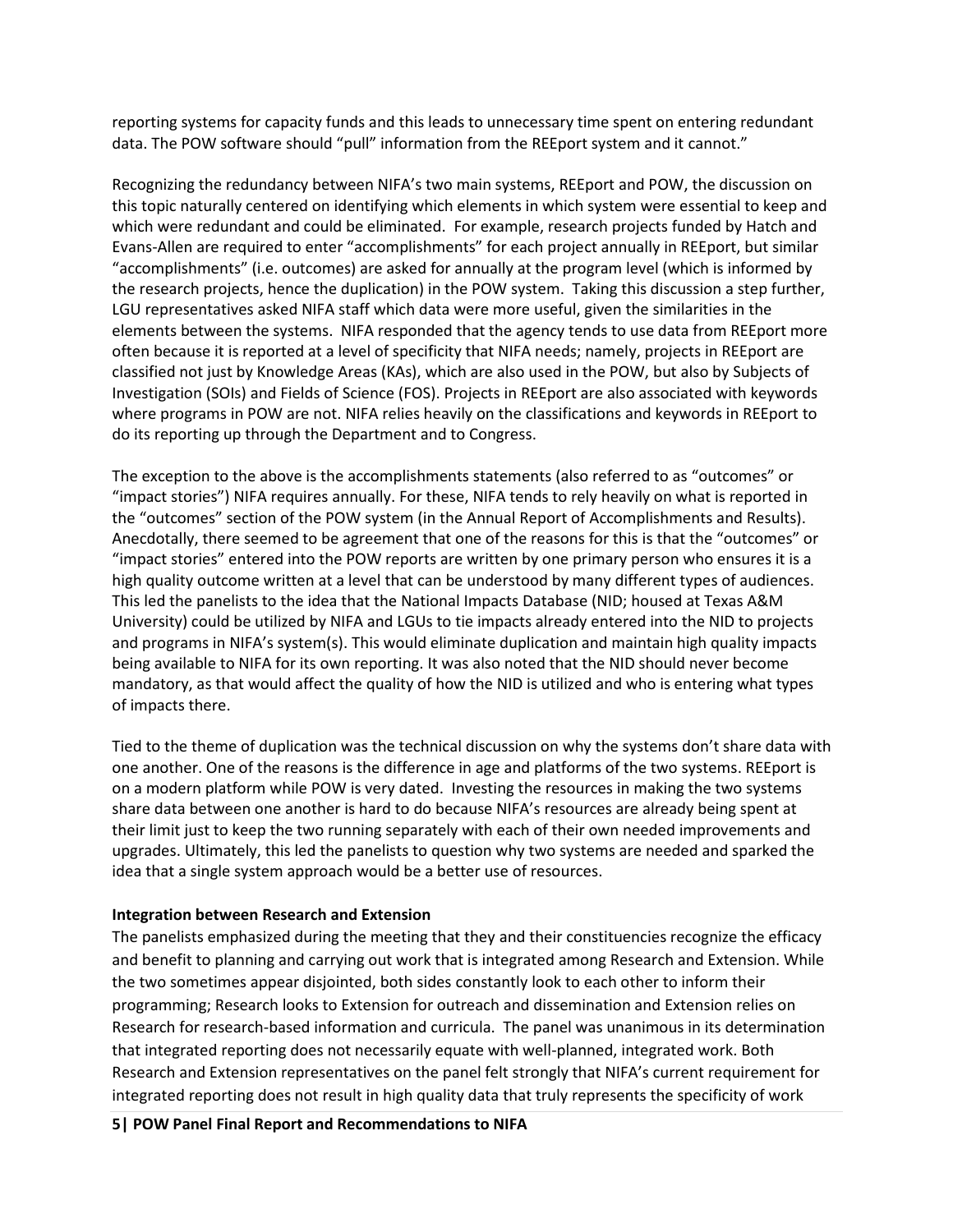being done on both sides. Conversely, the panelists felt that an unintended consequence of integrating their programs (in the current reporting process/model) has been a loss of the granularity that NIFA says it needs. Each side feels there is some level of their having to "fit" into the planned programs identified as "joint" when in fact the programs may be heavily influenced more by one side than the other and/or programs they'd prefer to report into were not agreed upon by both sides to be part of the joint POW. Panel members felt NIFA will get better, more accurate data by restoring an institution's ability to choose whether to submit separate or joint reports from Research and Extension.

Given the above, panelists also acknowledged that there are inherent differences between research and extension that will always exist. Most specifically, Extension representatives talked about how Extension does not, and really should not, operate at a "project" level that has defined start and end dates with specific objectives for the project duration. Rather, Extension conducts work in larger initiatives or programs that are usually ongoing and address broad objectives that involve many more people than a single primary Project Director (i.e. researcher/scientists) and his or her Co-Project Directors. Because of this paradigm difference in how work is managed and conducted, panelists cautioned that there should not be an expectation that Research and Extension will ever be able to report at the same exact level of detail (such as how Research currently reports on projects in REEport). However both Research and Extension understand the legislative requirement for grouping research and extension work into "planned programs" and agreed that the LGUs can do that in a more meaningful, specific way that NIFA needs if they have more flexibility in choosing whether or not to submit reports together. Additionally, Extension representatives agreed that there are elements in the current REEport system that Research uses for reporting that they could use as well, such as NIFA's classification schema of Knowledge Areas (KAs) tied with Subjects of Investigation (SOIs) (Extension currently reports using only KAs in the POW system).

#### **Return on Investment**

A question brought up by each of the regions and in much of the panel discussion was: "what data does NIFA need, and why?" NPLs on the panel as well as other NIFA representatives explained that NIFA has an essential need to be able to talk about the agency's return on investment from the capacity funds. One of the major challenges NIFA has had in doing this is being able to query and report on data from both Research and Extension at the same level of specificity. Currently, the project level reported on by Research in the REEport system is at the level most helpful to NIFA's reporting needs. Additionally, NIFA has a technical challenge in how its reporting systems feed into multiple databases. While that technical challenge was not for the panel to solve, NIFA representatives did make the point that it is a reality of the current software systems that cannot be eliminated soon, so a recommendation to help alleviate this challenge would be desired. This discussion supported the idea of using one system/database for both Research and Extension capacity and competitively funded projects/programs. Ultimately, the panel agreed that moving to one system/database would enable both sides (research and extension) to report at a level of granularity more similar to each other (although not exact) in order to provide NIFA what it needs to track its investment while reducing the cost and administrative burden on the federal side to review and track data (some of which is duplicated) in two different systems.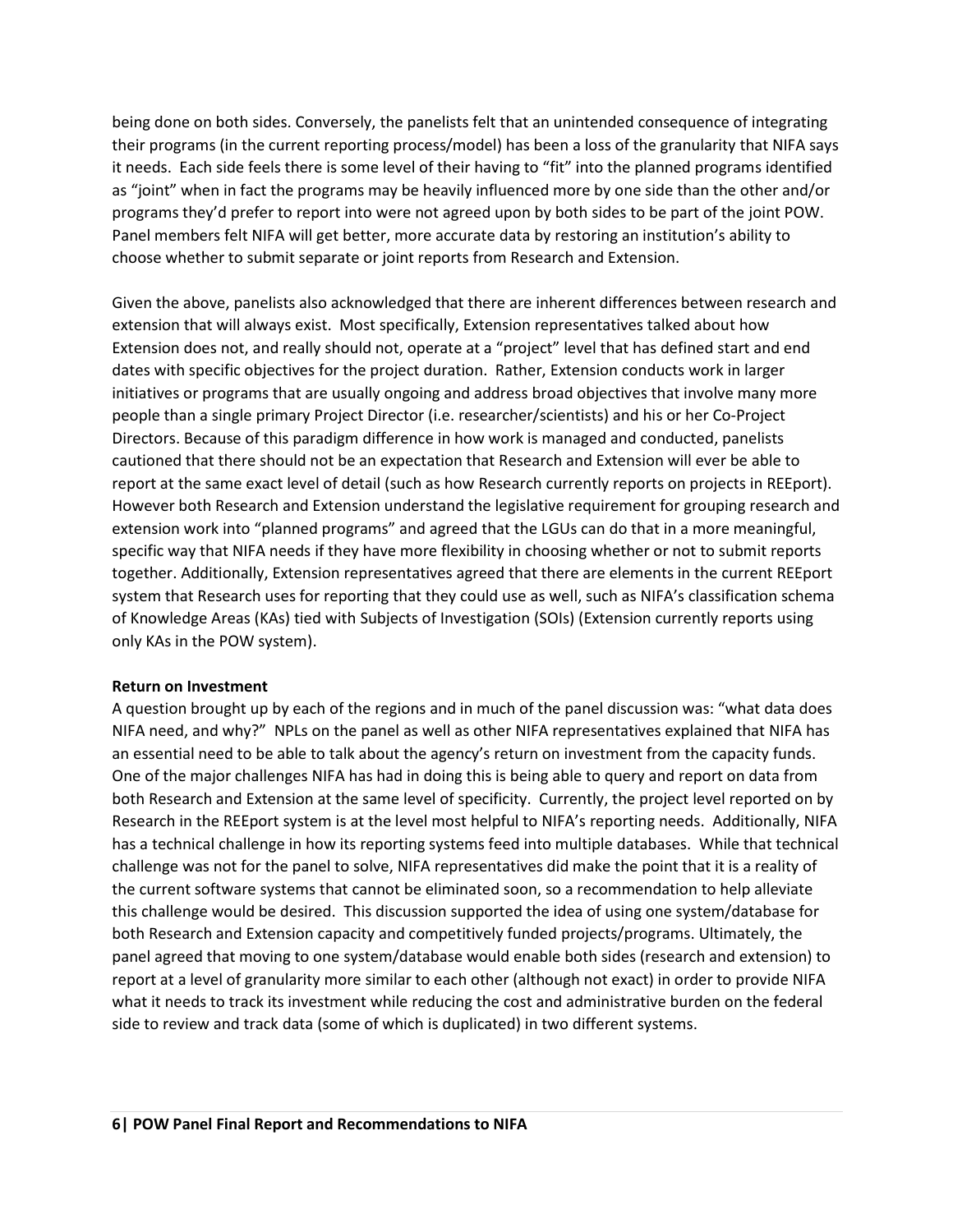#### **Utilization of Data**

One of the sentiments expressed by panel members from the LGUs was that every additional report or format in which data is requested, no matter how small, adds to the feeling of burden and the inability for an institution to be able to refer back to "one spot" or "one report" that contains useful data. In a letter from the Northeast Extension Directors to NIFA (se[e Appendix E\)](#page-26-0), this reality was emphasized: "The more we ask people to report in multiple formats the less reliable the data will be. The more a state can report what is required as well as what is useful to the state, the more reliable the data are." The panel's discussion around the concept of how data are utilized really focused on ways in which the POW reporting process could be streamlined so that the projects and programs can be reported on in a way that is meaningful and "easy" for the LGUs. If the data are grouped into programs and/or initiatives that make sense to the people (researchers and extension personnel) who are providing the data, then there will be stronger feedback loops in the future for them to be able to look at what was reported, understand it, and improve upon it; there will be incentive for them to improve upon it if they can also use it for other state or federally required reports. This discussion ultimately led to the recommendation that LGUs have the freedom to identify their own programs and NOT be required to report against any federally defined programs or challenge areas. It also supported the recommendation of LGUs having the flexibility to report singly or jointly between Research and Extension.

#### **Necessity of Data**

When discussing workload burden, the panelists acknowledged that burden is not always directly correlated to the amount of data elements being asked for or their complexity. In fact, some panelists pointed out that reporting at a more detailed level with potentially more complexity would be acceptable to the LGUs *as long as they can be confident it is needed and know that it is being used by NIFA.* Likewise, reports are more easily reviewed by NIFA NPLs and are not seen as such an administrative burden when they are of high quality and contain all useful data that NPLs can disseminate and use for contributing to data calls. So, when talking about reducing burden, panel members agreed that the specific data elements reported for POW funds should be reduced by determining each element's (in the current system) level of necessity. The panelists identified three levels: legislatively mandated by AREERA; absolutely needed by NIFA to report to the President, Congress, and other important stakeholders; and nice to have. Ultimately, panel members agreed that "nice to have" elements contribute to reporting burden and should be eliminated. This decision was supported in the letter sent by the Western Regional SAESs to NIFA (see [Appendix F\)](#page-28-0), which stated: "We believe that USDA could obtain the information it *deems absolutely essential* while minimizing its administrative overhead costs and those of the Experiment Stations." NIFA's written response to this statement (see [Appendix D\)](#page-24-0) also voiced agreement, stating: "...all elements -Merit and Peer Review, Stakeholder Input, and Planned Programs description—of the current Plan of Work are required. It is the format and type of data under the Planned Programs that are discretionary, and we can alter what is needed and useful in the Planned Programs section." Thus, the Panel's recommendations work in concert to eliminate portions of the Planned Programs sections of the current POW that are not *required* by AREERA or *essential* to NIFA's reporting needs and business operations.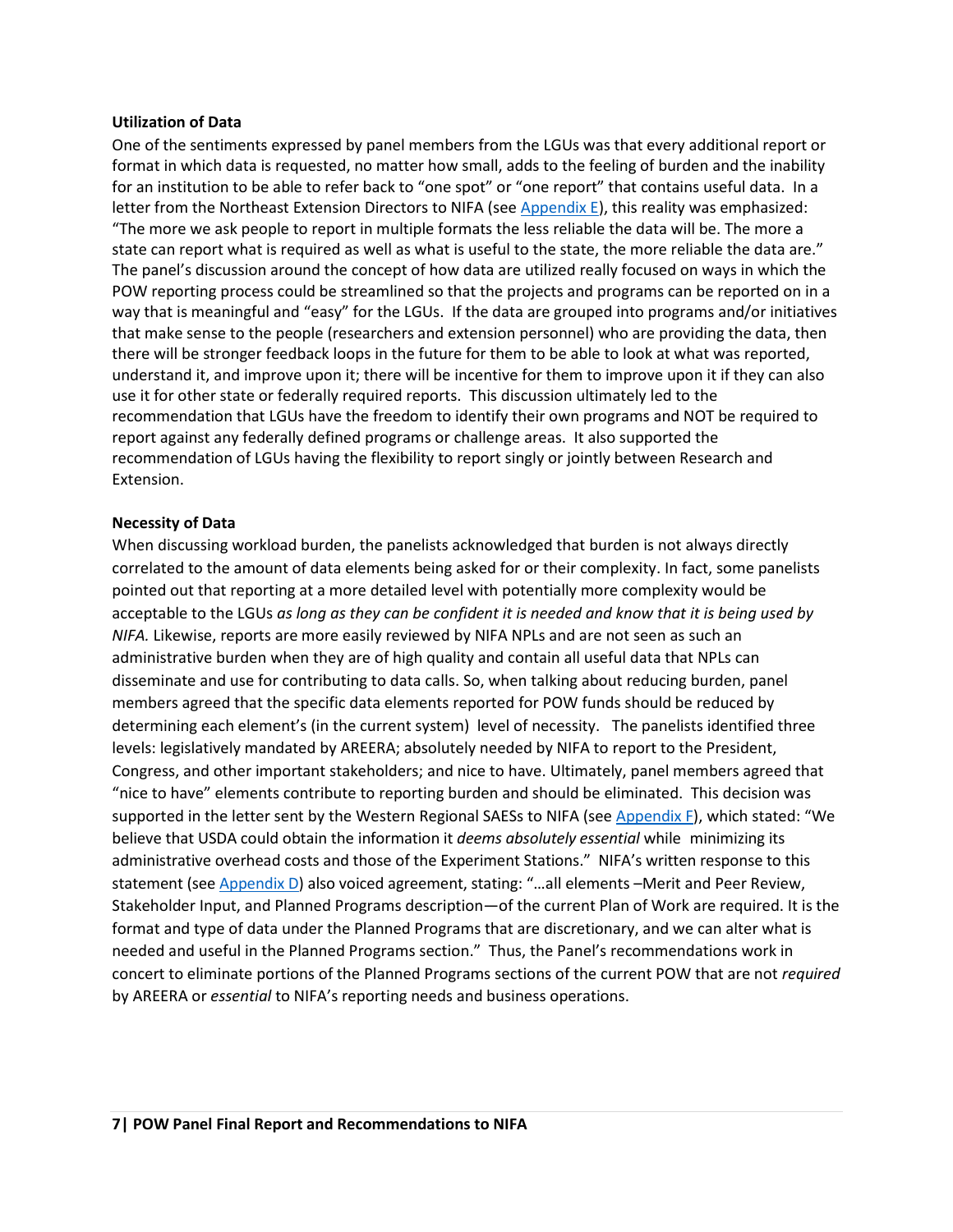## <span id="page-8-0"></span>Recommendations

The Panel makes the following recommendations to NIFA so that the POW reporting process may be streamlined in a way that reduces the reporting burden on the LGU partners as well as the review burden on NIFA National Program Leaders. These recommendations have been vetted by the LGU panel members to Research and Extension Directors in their regions and by NIFA panel members to their Institutes. The Panel convened for two virtual meetings in the summer of 2015 to refine the recommendations throughout the vetting process. The Panel believes that these recommendations will streamline the POW reporting process and will improve data quality, resulting in a data collection that meets legislative requirements while providing NIFA what it needs to continue to promote the effectiveness of the AREERA and NARETPA capacity funds.

The following recommendations are classified under two categories: system-specific and general.

#### SYSTEM-SPECIFIC RECOMMENDATIONS

1. There should be one reporting system with a stable platform that has the elements depicted in the graphic below. The existing Plan of Work and Annual Report of Accomplishments reporting system should be eliminated concurrent with the introduction of the new system.



- a) In support of this recommendation, NIFA should invest in human capital and hardware/software to improve the current and future reporting system (or its replacement for the single system/database approach) and make plans to discontinue support of the older and less flexible POW platform. The "single system" approach should be developed in a way that allows for aggregation of all numerical data wherever possible; it should also be able to prepopulate qualitative/descriptive data wherever possible.
- b) Concurrent with the recommendation above, technical issues currently present in REEport, including but not limited to the excessive time needed to upload and download documents, formatting issues, and the tendency for the system to crash should be addressed, especially if the REEport platform will be leveraged for the single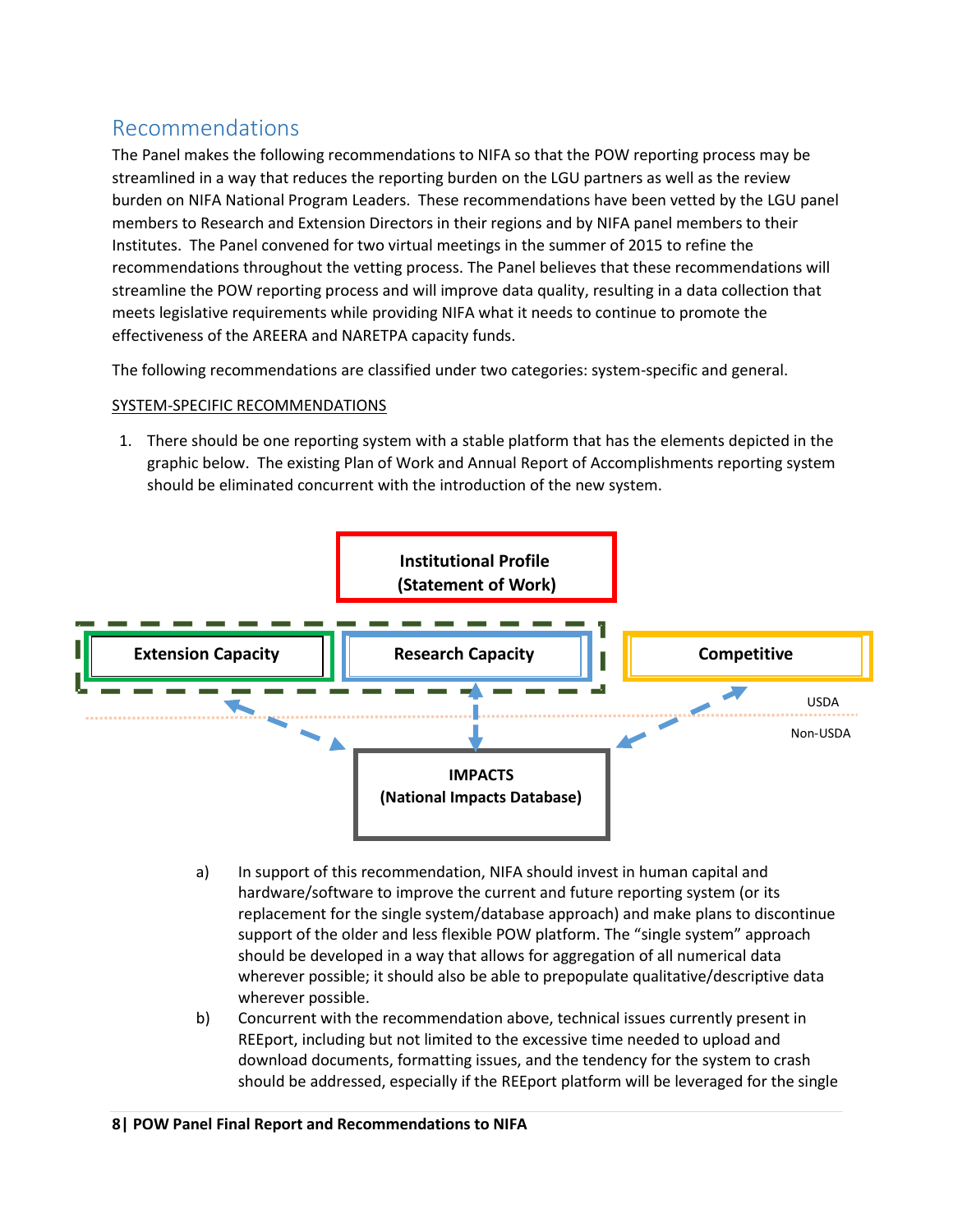system approach recommended here; the system needs to be a robust and highperformance platform.

- c) The future system (whether REEport or other) should include the capability for advanced querying of all data elements and the ability to export data in desired formats.
- 2. The Institutional Profile module in the new system should contain those elements mandated by AREERA and other data elements deemed essential by NIFA, including:
	- a) a Short Programmatic Overview of the submitting institution(s);
	- b) a Short Annual Programmatic Summary covering Research, Extension, and Integrated program and project accomplishments (the summary should highlight those programs and projects that have realized significant accomplishments and impacts in the previous year);
	- c) description of Merit and Scientific Review processes;
	- d) description of Stakeholder Input and utilization processes;
	- e) Multistate Extension and Integrated Research and Extension components as required by AREERA;
	- f) a list of "planned programs" (or whatever they will be called in the new system).
- 3. The Institutional Profile module should be structured so that it may remain relatively unchanged from year to year and will repopulate annually for the institution; this results in a 5-year dynamic, rolling "plan" for all 1862 and 1890 Institutions (both Research and Extension).
	- a) If an institution wishes to make changes to their profile annually, they should be able to do so (both add and subtract program elements), and a mechanism to highlight such changes for the NIFA reviewer should exist.
- 4. The listing of "planned programs" that is entered into the "Institutional Profile" should allow tagging to NIFA's topic areas; this will allow entered data to be rolled up for NIFA's use.
- 5. The Research Capacity and Competitive reporting modules should function in a manner similar to how they are currently accounted for. The Extension Capacity reporting module should be developed to include planning and reporting related metrics needed by NIFA to assess progress and to promote the accomplishments of capacity-funded programs.
- 6. The Extension and Research Capacity and Competitive reporting modules should be linked to the National Impacts Database (NID) so that users of the system are not required to enter impact statements that are already documented in the NID.
	- a. The potential for linking to the Excellence in Extension database should be explored as well in order to determine if there is any opportunity to further reduce duplicative reporting.
- 7. Participation in the National Impacts Database should be optional, not mandatory. The NID will be informed by the Extension and Research Capacity and Competitive reporting modules of the single system. Language in the NID should be updated to link to NIFA's topic areas so that NIFA may properly associate impacts to agency's areas of focus.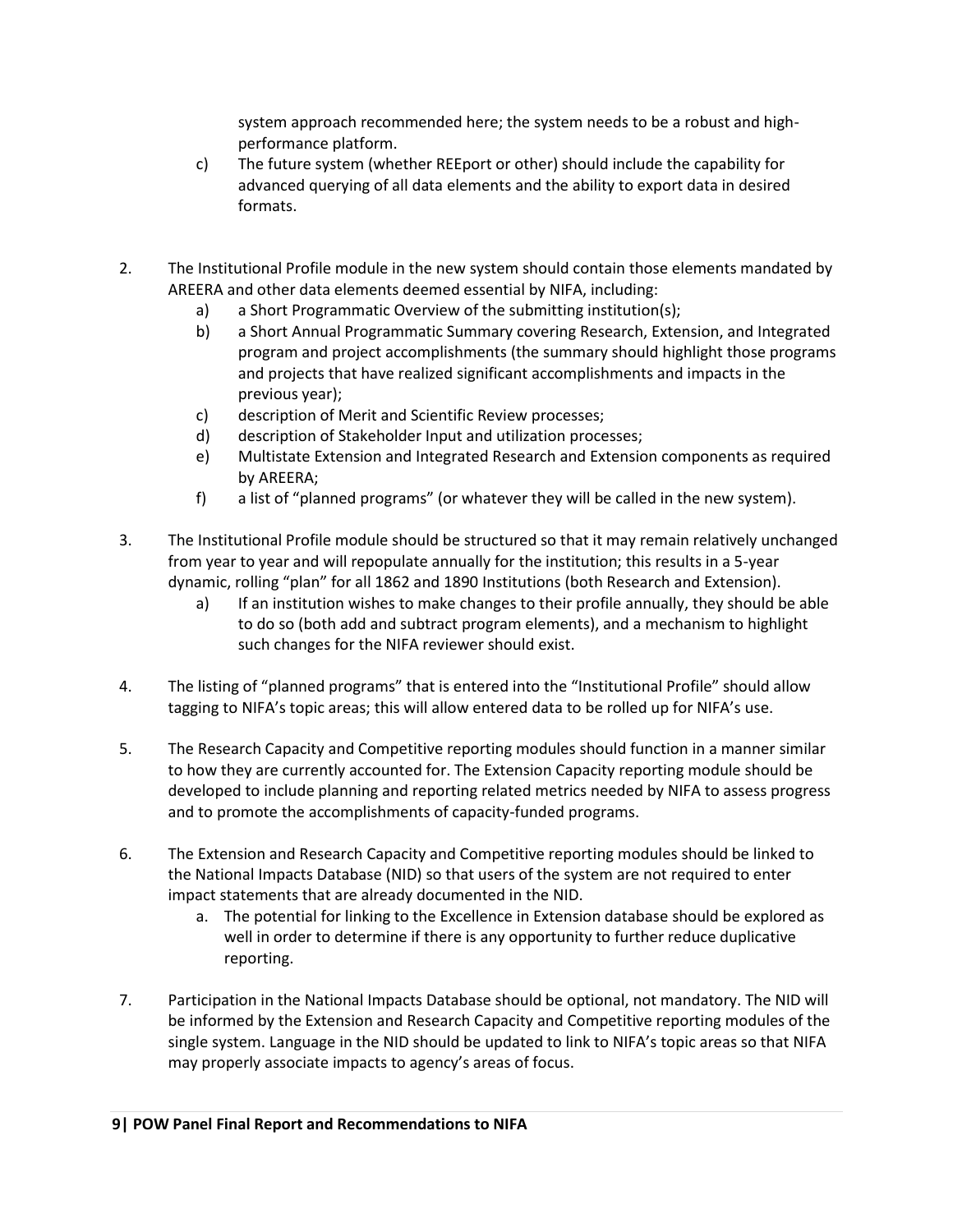- 8. Knowledge areas (KAs) and Subjects of Investigation (SOIs) should be expanded and/or modified to meet both Research and Extension's needs.
- 9. NIFA should restore the flexibility of a state to report by institution (1862, 1890), organization (Research, Extension), or jointly.

#### GENERAL RECOMMENDATIONS

- 10. The following sub-groups should be created in order to ensure all recommendations of the Panel of Experts are carried out accurately and efficiently (note that a Panel Expert may serve on one or more sub-groups):
	- a) a sub-group to define the Extension Capacity program reporting module; the group will clearly define data fields/elements that need to be included in the new module;
	- b) a sub-group to operationalize the data elements and functionality of the "Institutional Profile;
	- c) a sub-group to identify new Knowledge Areas (KAs) and Subjects of Investigation (SOIs) for addition to NIFA's Manual of Classification so that both Research and Extension can classify projects and programs accurately;
	- d) other sub-groups as needed; for example, fiscal monitoring/tracking (the Panel of Experts will serve as a committee for determining when a new sub-group is required.
- 11. Reporting Deadlines: NIFA should keep all capacity reporting deadlines with the due dates that currently exist but should re-visit this issue once the new "single system concept" has been implemented (currently Feb 1 for Research REEport Financial Report; Mar 1 for Research Progress and Final Report; April 1 for all other capacity reporting).
- 12. A permanent accountability and reporting track (akin to the fiscal track) for the National Extension and Research Administrative Officers' Conference (NERAOC) should be implemented. NIFA should send Representatives from the Planning, Accountability, and Reporting Staff (PARS) to the meeting annually so that feedback can be gained and improvements made to the database, by both sides, without waiting for the Panel of Experts to convene every five years.
- 13. A commitment should be made by NIFA to work with Land Grant partners to ensure that the resultant system is fully searchable by (but not limited to) author, keyword, topic, programmatic classification, and location of work, and that the information within the modules will be effectively linked within the larger system.
- 14. NIFA should strengthen the State Liaison Program to more effectively build and maintain relationships between program leaders and state institutions.
	- a) NIFA should clarify, standardize, and communicate the review criteria NPLs use to review programs/projects.
	- b) NIFA should clarify and communicate/educate its LGU partners how data are used to report out to various audiences and stakeholders.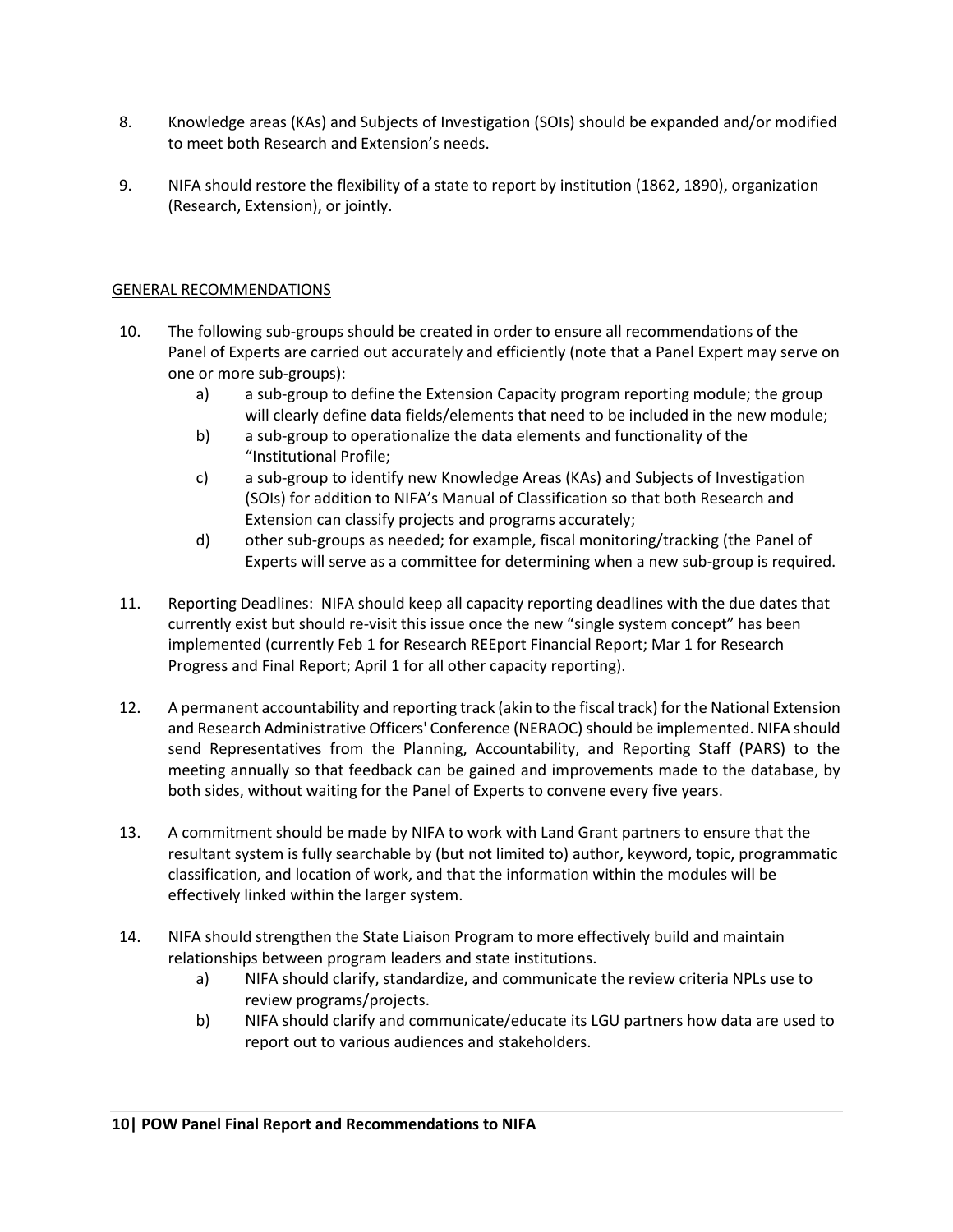15. Non-AREERA programs, such as McIntire-Stennis, should not be included in the new reporting model proposed in these recommendations at this time, but the Panel acknowledges that the new "single system" approach, combined with NIFA's grants modernization initiative, could eventually result in a framework that may be applied to all NIFA funding programs.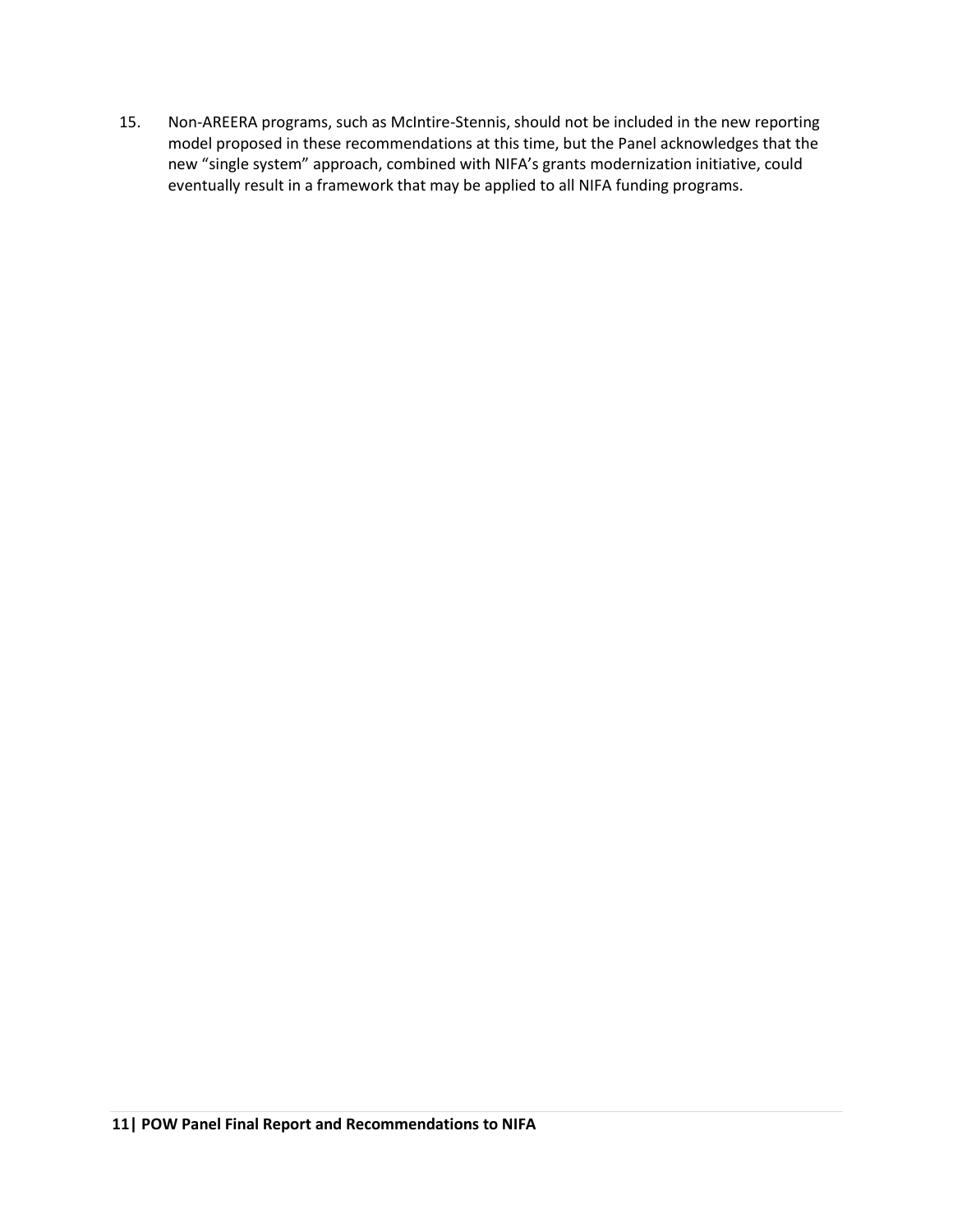## <span id="page-12-0"></span>Issues for Further Consideration

The panel identified some issues of which it would like to make Directors of Research and Extension as well as NIFA senior leaders aware for further attention and analysis. These issues shaped the discussion of the multi-day meeting and, in turn, some of the recommendations made by the panel, but final conclusions were not reached on them due to limitations such as time, scope of panel objectives and not having all the right people present to inform a decision.

#### **Application Process and Tracking NIFA's Return on Investment for Capacity Funds**

Discussion on the theme of "Return on Investment" was broad and resulted in some specific recommendations included in this report, but portions of the discussion left the panel inconclusive about how to improve NIFA's ability to link technical content reported in the POW and Annual Reports with an institution's application for the funds each year. There are three specific challenges with linking these two things that the panelists identified: timeline, joint reporting, and utilization of funds. The panelists representing the LGUs felt strongly that the April timeframe each year was the ideal time to be submitting updates to the POW and Annual Report, but this is well-ahead of when the Request for Applications (RFA) is released each year. When it comes to joint reporting, it becomes complicated to allow institutions to submit joint POWs/ARs (per the panel's recommendation) yet also tie those joint reports to separate applications for funding. Regarding how funds are utilized by the LGUs, most institutions use them to fund either the salaries or projects/programs of many faculty/researchers and extension agents in their organizations (some spread it out evenly while some award it competitively via an internal process). The result is capacity building and a foundation for those faculty and agents to pursue other federal, state and private funding for their work. It seems that any push on the federal side to move toward identifying "budgets" as part of tying technical content to an application for funds would make it easier to track NIFA's investment dollar for dollar, but the capacity building nature of the funds would be lost. Furthermore, the breadth of research and extension that is currently carried out and reported on for these funds would be reduced greatly by nature of the LGUs responding to this by using capacity dollars to fund just on a small set of projects/programs. Ultimately, the panel members representing the LGUs felt strongly that NIFA should not require a specific budgetary link between POW technical content and the application for funds, but if that conversation needs to be extended further, then it should occur between NIFA leadership and Research and Extension Directors.

One other question that came up around the topic of tracking investment was: when reporting on programs in the POW, how much information should be included, given that most programs are funded by multiple funds, not just the federal capacity funds? It seems that the more complete picture with all dollars and FTEs included should be reported to NIFA, as that's how the capacity-building nature of NIFA's funds can be demonstrated, but there is concern among some LGUs that this is "double counting" in reporting. Some panel members expressed a desire for more guidance from NIFA on this topic. The panelists strongly encourage more discussion at the Director's level in order to answer this question, as it would result in a better understanding of what should be reported, consistency among LGUs in what's reported, and better utilization of the information.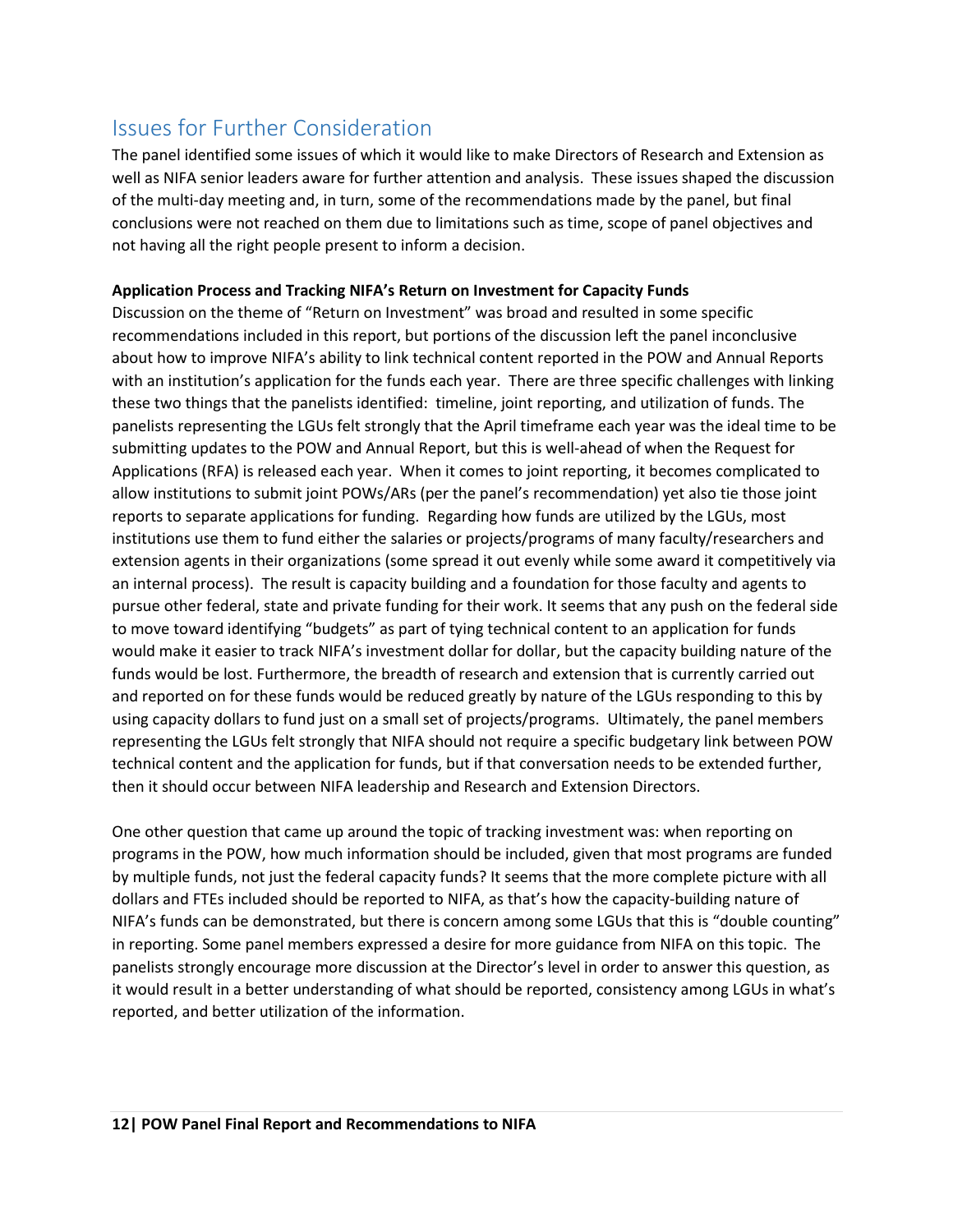#### **Joint Programming between 1862 and 1890 LGUs**

When talking about restoring a state's flexibility to determine whether or not to submit POWs and reports jointly between Research or Extension, the discussion came up questioning if the same expectation (that the work is planned jointly even if not reported on jointly) exists for those states with multiple LGUs (an 1862 and 1890; two 1862s; or two 1890s). While some institutions have very good working relationships with their colleagues at their counterpart 1862/1890 institution, some institutions have traditionally remained less integrated and focused on their own programming. Conversely, there are some institutions that are state-mandated to carry out joint work between multiple institutions. Thus, there is a wide array and extent to which work between multiple LGUs in a state is integrated, and it was unclear to the panel how to handle that at a federal reporting level. The panel encourages NIFA leadership to have that conversation with 1862 and 1890 Research and Extension Directors in order to determine and clearly define and communicate the agency's expectation of how research and extension work in those states with multiple LGUs are integrated and leveraged between the institutions.

#### **NIFA's State Liaison Program**

Another issue the panel discussed was: How can NIFA's State Liaison program be strengthened? One of the Panel's recommendations is to improve communication between each LGU and its NIFA Liaison, but the Panel was inconclusive in identifying how that, realistically, should be done. There was discussion around some of the specific challenges that prevent a Liaison from fomenting strong relationships with their designated state, namely: restricted travel funds, frequent changing of state assignment (mostly due to retirements and employee attrition), as well unclear expectations of the level of support a Liaison is supposed to provide to his or her assigned state. Many panelists agreed that their institutions would like to have more conversations up front with their Liaison *before and during* the annual submission of their POW or Annual Report (AR), but currently, the process is set up so that the conversation only occurs after, if at all. One of the main problems with this is that the LGUs are in a position of trying to decide what pertinent information to include in their POW/AR (and also in what strategic organizational pattern) but they don't feel they are able to get feedback from their Liaison before making those decisions and submitting the required reports. The LGUs want to know that what they are submitting is what NIFA needs and not hear after the fact, during the review process, that they spent time reporting information that is not really needed or helpful to NIFA. Additionally, the Panel discussed the fact that there is inconsistency in the level of attention and leadership NPLs provide to their states, whether in their annual review comments or in their efforts to schedule phone calls, virtual meetings, or site visits. The Panel's wish is that NIFA leadership re-evaluate the State Liaison program - its goals and expectations - so that both the LGU partners and the NPLs understand what is expected of them in the relationship and can see value in continuing it.

#### **Software Systems**

The "one system approach" described in the recommendations section of this report does not assume the use of any one system. While the Panel acknowledges that REEport is NIFA's largest data collection/transactional system, it does not assume that the "one system" NIFA should or will use is REEport. During the meeting, representatives from NIFA informed the panel a bit on where NIFA's grants modernization effort stood and made it clear that the future direction of applications, awards, and reporting for capacity funds is somewhat unclear at this point. The panel strongly encourages NIFA to move toward a system that is high-performing, dependable, and agile. The agency must ensure that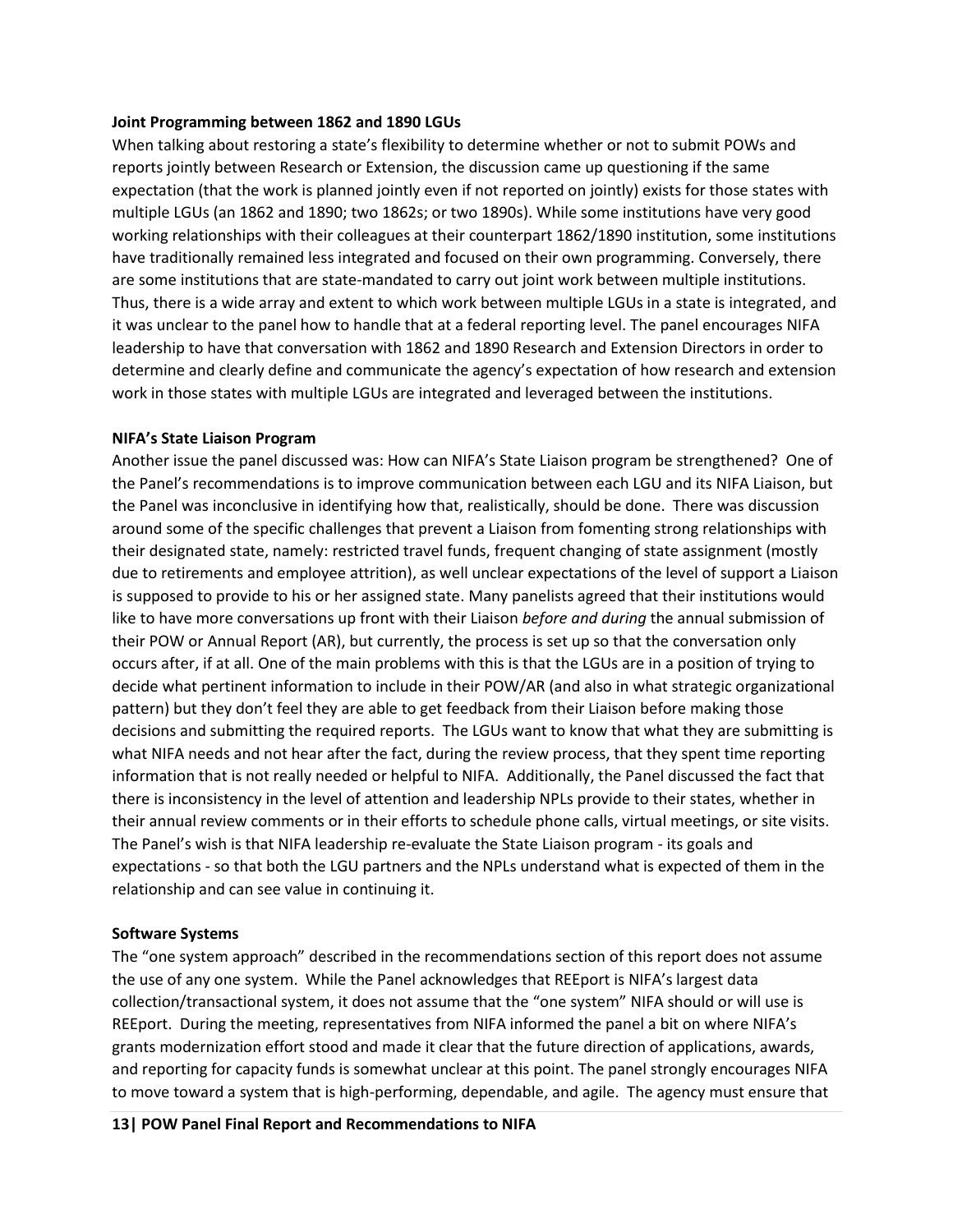it/USDA has the necessary resources to continually improve the system and fix issues in a timely manner.

## <span id="page-14-0"></span>Next Steps

This report has been provided to NIFA containing the panel's final recommendations as of September 1, 2015. The panel acknowledges that NIFA will provide an official response to each of the discrete recommendations within 60 days. In the response, the panel expects NIFA to identify which recommendations it agrees to implement in short, medium, and long term timeframes, providing rationale where applicable. The panel expects that NIFA will also identify recommendations which it agrees to implement but that also require approval from the Office of Management and Budget (OMB) before they may be acted upon.

After an official response from NIFA has been disseminated and there is agreement on moving forward with certain recommendations (fall of 2015), the panelists have agreed to continue providing support in operationalizing and carrying out those recommendations. Some tactics that were discussed are as follows:

- Panel members agreed that periodic virtual meetings with the core panel group will be helpful through the end of federal fiscal year (FY) 2016 (the need for additional meetings in FY17 will be assessed at the end of FY16). The first two meetings were held in July and August, 2015. Virtual meetings will serve as an opportunity for the panelists to check in with one another and ask questions/report back about what they have learned at regional meetings and from other stakeholder groups; they will be able to continue to receive and provide feedback, encouraging communication between and among the LGU community and NIFA throughout the implementation process. The meetings will also be an opportunity for NIFA to gain insight and understanding as to how the LGU system is reacting to and understanding the major changes in POW reporting moving forward.
- Sub-committees: In building new modules within the "one system approach," the Panel agreed that smaller sub-committees composed of people with expertise in certain areas would be the best way to determine requirements and business processes for those new elements. These sub-committees will be able to report back to the larger group at the periodic virtual meetings to keep everyone informed. The sub-committees may also serve in a "consultant" capacity for NIFA when the agency has questions or needs clarification on developing certain new elements or implementing new procedures for data collection.
	- $\circ$  Sub-committees may be composed of anyone who has an interest and experience in the particular objective(s) of the committee; sub-committee members may include panelists themselves or any other volunteer from the LGU community or NIFA staff.
	- o Timeline: Sub-committees that have been identified in the official recommendations will commence after NIFA has provided an official response. Thus far, three sub-committees have been identified to:
		- 1. define the Extension Capacity program reporting module; the group will clearly define data fields/elements that need to be included in the new module;
		- 2. operationalize the data elements and functionality of the "Institutional Profile;
		- 3. identify new Knowledge Areas (KAs) and Subjects of Investigation (SOIs) for addition to NIFA's Manual of Classification so that both Research and Extension can classify projects and programs accurately.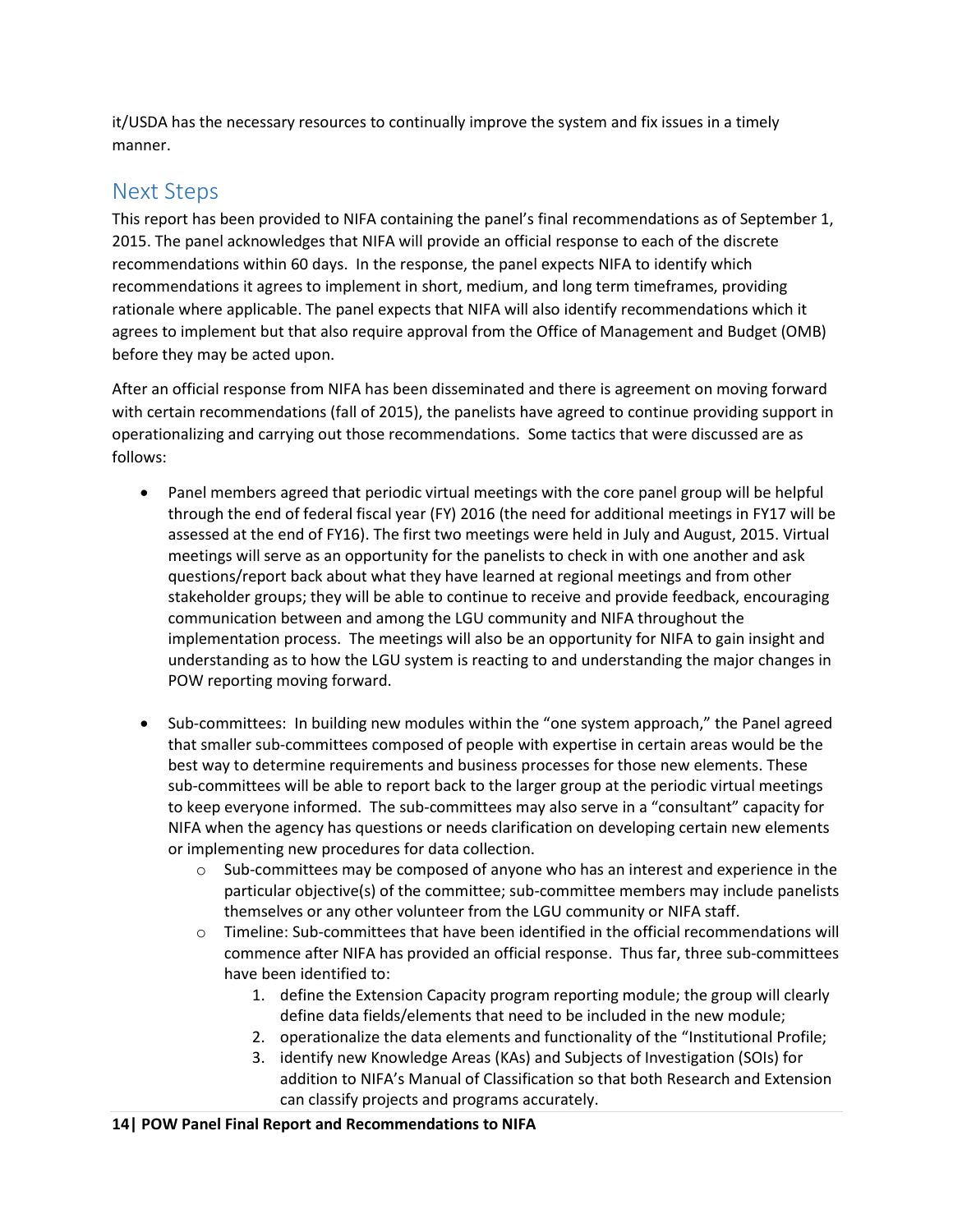Each sub-committee will be definitively ended once its objective(s) is met. Needs for other subcommittees not yet identified may arise at a later date and will begin and end as applicable to its objective(s).

 Panel members may continue to serve as resources for providing insight or opinions to NIFA; they may act as "beta testers" of the new system once there are modules to begin testing and may work with NIFA's Planning Accountability and Reporting staff as well as the Office of Information Technology (OIT) to determine or refine specific requirements of the new system and new modules.

#### <span id="page-15-0"></span>Timeline for Implementation of Recommendations

| <b>Action</b>                                                                                                                                     | <b>Date Range</b>                        | <b>Recommendations</b><br><b>Supported</b> |
|---------------------------------------------------------------------------------------------------------------------------------------------------|------------------------------------------|--------------------------------------------|
| Improvement of REEport performance (speed, stability, etc.)                                                                                       | July 2015 and<br>onward                  | 1, 1b, 13                                  |
| National Extension and Research Administrative Officers'<br>Conference (NERAOC) – submissions or new accountability and<br>reporting track/topics | July 2015 and<br>onward                  | 12                                         |
| National Impacts Database - begin discussion about addition<br>of new fields and linkages with NIFA systems                                       | <b>Fall 2015</b>                         | 6, 7                                       |
| Expand NIFA's Knowledge Area (KA) and Subject of<br>Investigation (SOI) classifications to include Extension work                                 | Fall - Winter 2015                       | 8,10                                       |
| Evaluation and improvement of NIFA's State Liaison Program                                                                                        | Winter 2015                              | 14                                         |
| Federal Register Process for new data collection in REEport                                                                                       | January-<br>November 2016                | 1, 1a, 2, 3, 4                             |
| Design Team for new system modules and data collection<br>(including Institutional Profile and Extension Module sub-<br>committees)               | January 2016<br>through December<br>2017 | 1, 2, 3, 4, 5, 9, 10,<br>13, 15            |

## <span id="page-15-1"></span>Conclusion

The panelists believe that the recommendations in this report will contribute to an overall more effective data collection process for required Plans of Work which reduces burden and duplicity on all individuals and organizations involved. The panelists are confident that each of the objectives outlined in this report have been addressed by the final recommendations. In addition, the panelists acknowledge that the recommendations do not wholly address all of the issues and themes discussed during the two and a half days of the panel meeting. It is important for NIFA and Land Grant University senior leaders to recognize the additional issues detailed in this report and try to find the proper groups and vehicles to address them. The panelists and their constituencies look forward to receiving NIFA's official response to the recommendations so that they and others may continue partnering with NIFA to implement short and long-term improvements to the Plan of Work reporting and review process.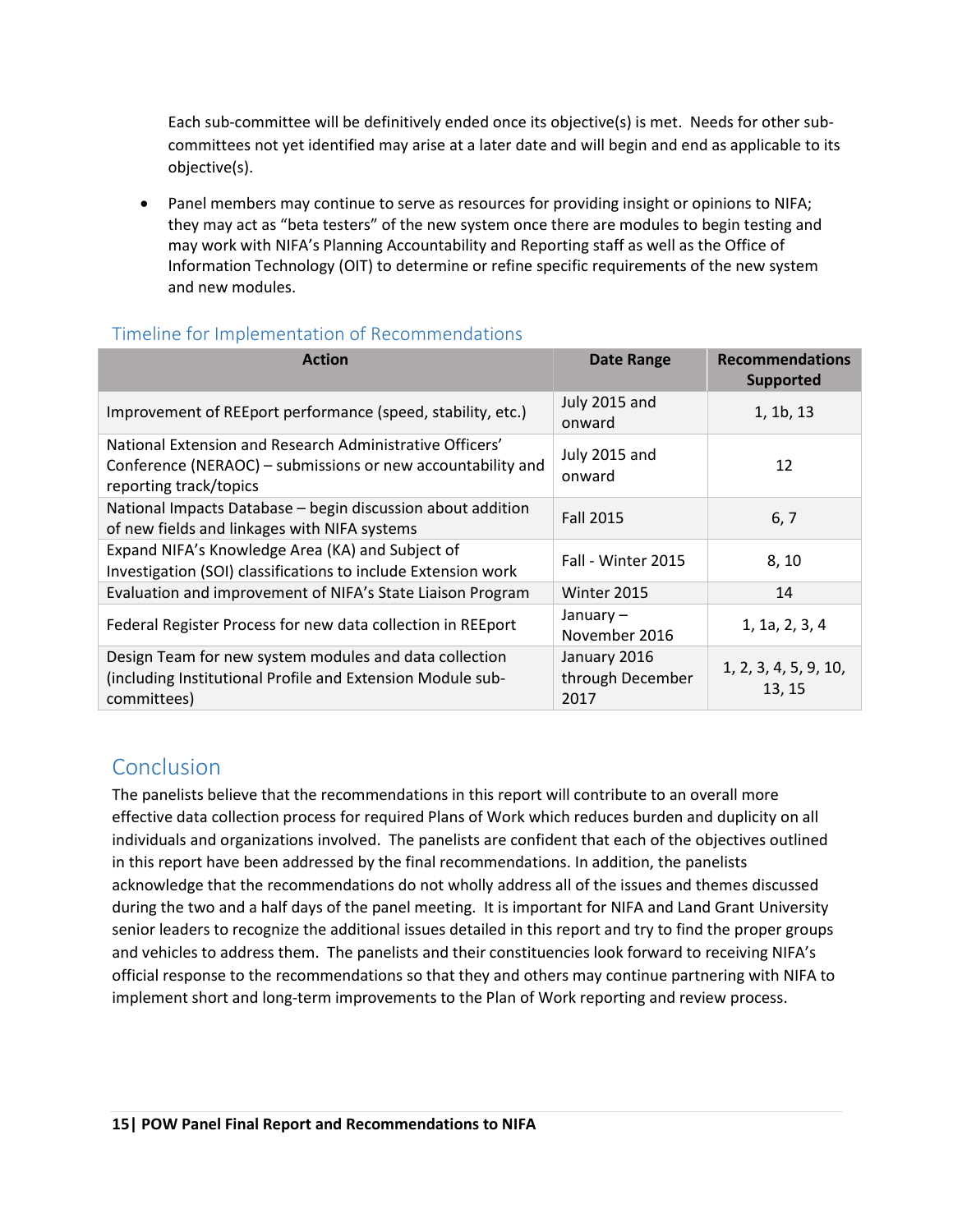## <span id="page-16-2"></span>Appendices

#### <span id="page-16-1"></span><span id="page-16-0"></span>Appendix A

#### **PLAN OF WORK PANEL OF EXPERTS – FACT SHEET**

#### **BACKGROUND**

The 2008 Farm Bill included a requirement to work with Land-Grant University partners in extension and research to review and identify measures to streamline the submission, reporting under, and implementation of AREERA Plan of Work requirements. May, 2015, will mark 5 years since NIFA last held a Panel of Experts, and the agency agreed to run such a panel every five years in response to the Farm Bill requirement.

#### **PURPOSE**

The purpose of the Panel is to have research and extension representatives from each region, as well as NIFA National Program leaders, engage in taking a critical look at the type of data being collected via the POW software, how and when it is collected, and how it is disseminated and used for reporting purposes, both at the state and federal levels.

#### **EXPECTED OUTCOMES**

The final deliverable from the Panel is a set of recommendations for how each of the aforementioned items can be streamlined and improved. NIFA will use these recommendations to improve business procedures and data collection, including but not limited to: modifying existing business rules/policies, implementing new ones, and/or changing the software format and data fields to improve data quality.

#### **LOGISTICS**

**Dates:** June 16 – June 18, 2015

**Location:** NIFA, Waterfront Centre, Room 3455

The panel will convene the morning of Tuesday, June 16 and will adjourn by noon on Thursday, June 18<sup>th</sup>. The travel, lodging, and per diem costs, as well as an honorarium of \$250 per day for all non-federal panelists (\$500 per day for the Co-Moderator) will be covered by NIFA.

#### **PANEL COMPOSITION and EXPECTATIONS\***

The panel will be comprised of 14 people, with representation as follows:

- **10 professionals from the Land Grant University partners**: 1 Research and 1 Extension person from each region comprises the 10 LGU representatives; these professionals have voting authority on the panel.
- **4 NIFA staff**: 4 National Program Leaders representing all four institutes.

#### **16| POW Panel Final Report and Recommendations to NIFA**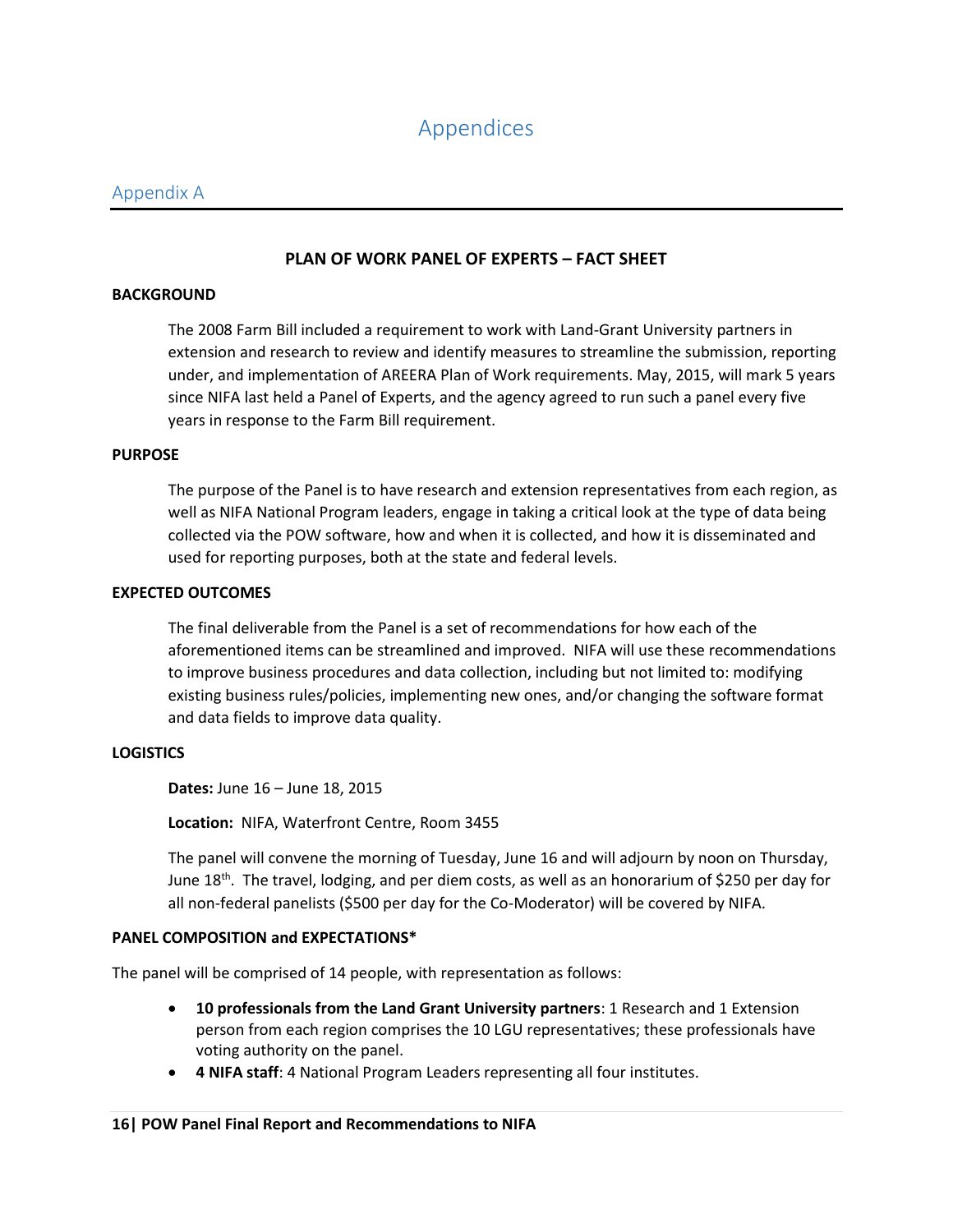- **2 Co-Moderators**: 1 from NIFA Planning & Accountability staff and 1 from LGU partners; the moderators do not have voting authority on the panel.
- **An OIT Liaison** will also be present during the panel to hear discussion and offer feedback on technical questions.

All Panelists are expected to be physically present for the Panel from 6/16-6/18. They are also expected to spend some time before the Panel soliciting feedback from their respective regions/stakeholder groups/colleagues in response to general topics and questions the PARS POW Business Leader will provide in March (e.g. reporting preparation and submission timelines/due dates, how can we improve the quality of outcomes data collected, what about the software is working/not working…? etc.)

#### **PROCESS FOR SELECTING PANELISTS**

The process for selecting panel members for the NIFA-led 2010 Panel of Experts was successful, so a similar model was followed for the 2015 Panel. To identify LGU partners, we asked the Regional SAES Executive Directors and Extension Executive Administrators to identify one person each from their respective regions. To identify the outside Co-Moderator, we asked the Extension EAs to provide potential candidates who have the facilitation expertise and knowledge of AREERA reporting to help guide the Panel; we are in the process of contacting the folks who might be interested. To identify NIFA Staff, the PARS POW Business Leader has contacted the appropriate Directors in Policy and OIT for them to select a representative. We are in the process of contacting the Institute Deputy Directors to select representatives for their Institutes.

#### *\*List of Panelists and Participants:*

**LGU Co-Moderator:** Bruce Haas, Michigan State University

#### **NIFA Co-Moderator:** Karl Maxwell

| <b>Region</b>        | Research            | <b>Extension</b>       |
|----------------------|---------------------|------------------------|
| <b>Northeast</b>     | Cameron Faustman    | Lisa Townson           |
| <b>North Central</b> | David Jackson       | Deborah Lewis          |
| Southern             | Jody Jellison       | <b>Scott Cummings</b>  |
| Western              | <b>Steve Loring</b> | Debbie Carter          |
| <b>1890 LGUs</b>     | Maifan Silitonga    | <b>Benjamin Forbes</b> |

**External Panelists:**

| <b>Internal NIFA Panelists and Supporting Staff:</b> |  |  |  |  |
|------------------------------------------------------|--|--|--|--|
|------------------------------------------------------|--|--|--|--|

| <b>Role</b>                    | <b>Name</b>                           |
|--------------------------------|---------------------------------------|
| <b>National Program Leader</b> | Marty Draper (IFPS)                   |
| <b>National Program Leader</b> | Edwin Lewis (IYFC)                    |
| <b>National Program Leader</b> | Ray Knighton (IBCE)                   |
| <b>National Program Leader</b> | Jeanette Thurston (IFSN)              |
| <b>OGFM Policy Liaisons</b>    | Maria Koszalka and Lisa Scott-Morring |
| <b>OIT Liaisons</b>            | <b>Bill Bristow and Joe Barbano</b>   |
| <b>PARS Director</b>           | <b>Bart Hewitt</b>                    |
| <b>PARS Coordinator</b>        | Katelyn Sellers                       |

**17| POW Panel Final Report and Recommendations to NIFA**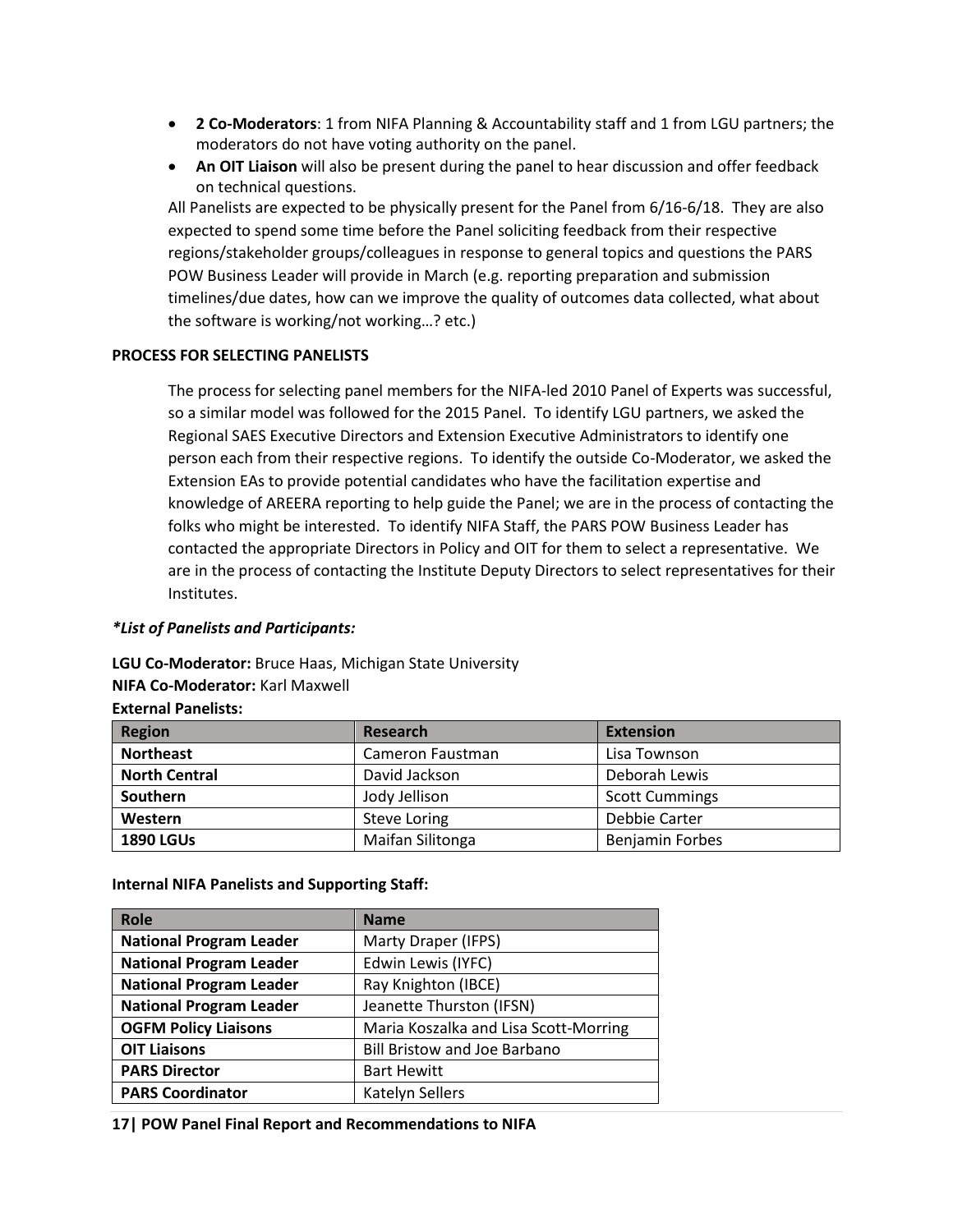#### <span id="page-18-0"></span>**Agenda Topics**

*The following topics will guide the panel discussion over the two and half days we are together in Washington, D.C. (not necessarily in the order they appear here). Panelists, both LGU partners and NIFA staff, are expected to come to panel prepared with their own and their respective colleagues' (other regional LGU partners, stakeholder groups, etc.) thoughts organized in a way that allows them to contribute to the panel discussion in a fruitful and efficient manner.*

#### *TOPIC: Timing of Submissions*

The current due date for the POW and Annual Report each year from the states is April 1. Are there different dates that would make more sense for when the Plan and Annual Report should be due to NIFA? Consider the following:

- Having an approved POW in place is a requirement for being eligible for receiving the applicable capacity funds; the capacity RFAs come out each year in the August/September timeframe. In this regard, the POW is functionally part of the "application" to the RFA; essentially, it serves as the project narrative.
- For most other NIFA programs/projects, annual progress reports are due within 90 days after the period of performance being reported on. The AREERA Annual Reports are currently due approximately 180 days after the close of the previously federal fiscal year's period of performance (related: the individual Hatch and Evans Allen Project Progress Reports in REEport are due by March 1 annually, 120 days after the close of the previous federal fiscal year).
- Workload Burden: Having the same due date requires the states to work on both the POW and AR report submissions at the same time each year; could workload burden be reduced if they could work on and submit the two reports separately/consecutively? Also, the same submission date means that NIFA NPLs have to work on their reviews of each submission simultaneously, effectively cutting their allotted 60 day review period for each report in half and reducing the opportunity for meaningful feedback.

#### *TOPIC: Connecting Projects to Programs*

- This currently applies to Hatch/Hatch Multistate and Evans Allen research funds only; individual projects of each PD (or co-PD) at an institution being supported by these funds must have a documented project in REEport.
- The Programs in the Plan of Work should encompass all of the projects an institution has submitted to REEport.
- How can we do a better job of showing how each project supports a particular program?
	- o What challenges do states face when trying to associate projects in REEport to Planned Programs in the POW (currently a requirement at project initiation)?
	- o What challenges do NPLs face when reviewing a POW and trying to understand how all of an institution's research projects support a program?
	- $\circ$  How can we assure that Annual Reports clearly show activity and results of both research and extension functions, as appropriate to the various planned programs?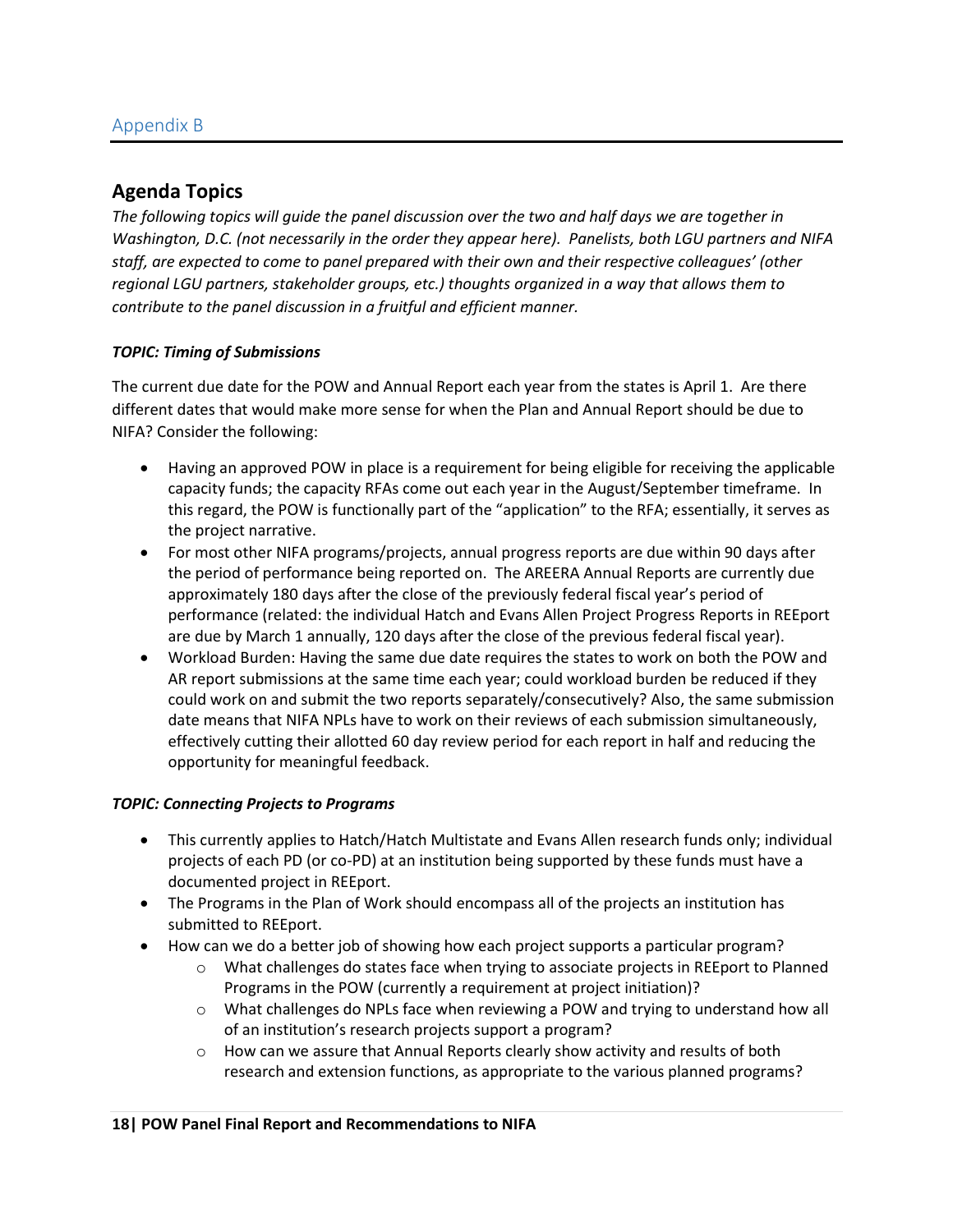- How can we standardize reporting between Research and Extension? The first bullet above of this topic says "projects to programs" applies to Research only, but what if it could apply to Extension (Smith-Lever 3b&c and 1890 Extension) as well?
	- $\circ$  Let's consider a scenario where the work being done, both in Research and Extension, is documented via "projects" in REEport while the "Programs" in the POW are significantly pared down into lists of those projects (states would no longer need to include such lengthy narratives of activities being done in those programs):
		- Could this reduce reporting burden in the POW and Annual Report?
		- What would be the benefits of this approach?
		- What would be the negatives of this approach?

#### *TOPIC: Software Functionality*

- Is there anything about how the software functions that you particularly like? Why?
- Is there anything about how the software functions that you particularly do not like? Why and what about it would you like to see changed?
- For LGU partners: Is there anything about the software that impedes your institutions from reporting high quality data?
- For NPLs: Is there anything about the software that impedes your ability to provide a comprehensive, high quality review of the POW and Annual Report?

#### *TOPIC: Reporting Outcomes*

Ensuring that high quality outcomes are present in Annual Reports is in the best interest of the states and NIFA. Successful impacts can be reported in the form of an aggregated national number or individual qualitative story by NIFA to defend and support the capacity funds and their importance to agricultural research and extension and subsequently link those outcomes to higher level impacts. What can we do to collect outcomes and impacts in a better way, both at the nationally aggregated level and individual state level? Consider the current ways each of these is reported on:

- National Outcomes:
	- $\circ$  The national outcomes are quantitative only; the purpose is to be able to aggregate them so that NIFA can report a "national" impact.
	- $\circ$  NIFA has used Google Forms for three years now; does this positively or negatively affect a state's option to report on any of the indicators?
	- $\circ$  There are just over 200 disparate data points that make up the national outcomes and indicators; is this too many? Is it overwhelming to know which ones are or are not important?
- State-Defined Outcomes
	- $\circ$  Currently, the software is set up with a 1:1 ratio for quantitative measure to qualitative story (i.e. for each outcome measure a state enters into their Annual Report, they are able to report a success story related to that one measure); there is no ability for a state to relate multiple quantitative measures with one qualitative statement.
	- $\circ$  Should we change the software to collect these data differently? If yes, how?
		- Consider: For reporting purposes (to USDA, Congress, etc.) , NIFA's view is that the most useful qualitative data the agency receives in the Annual Reports are those that truly follow reporting on; 1) what the "issue" was, 2) "what was

#### **19| POW Panel Final Report and Recommendations to NIFA**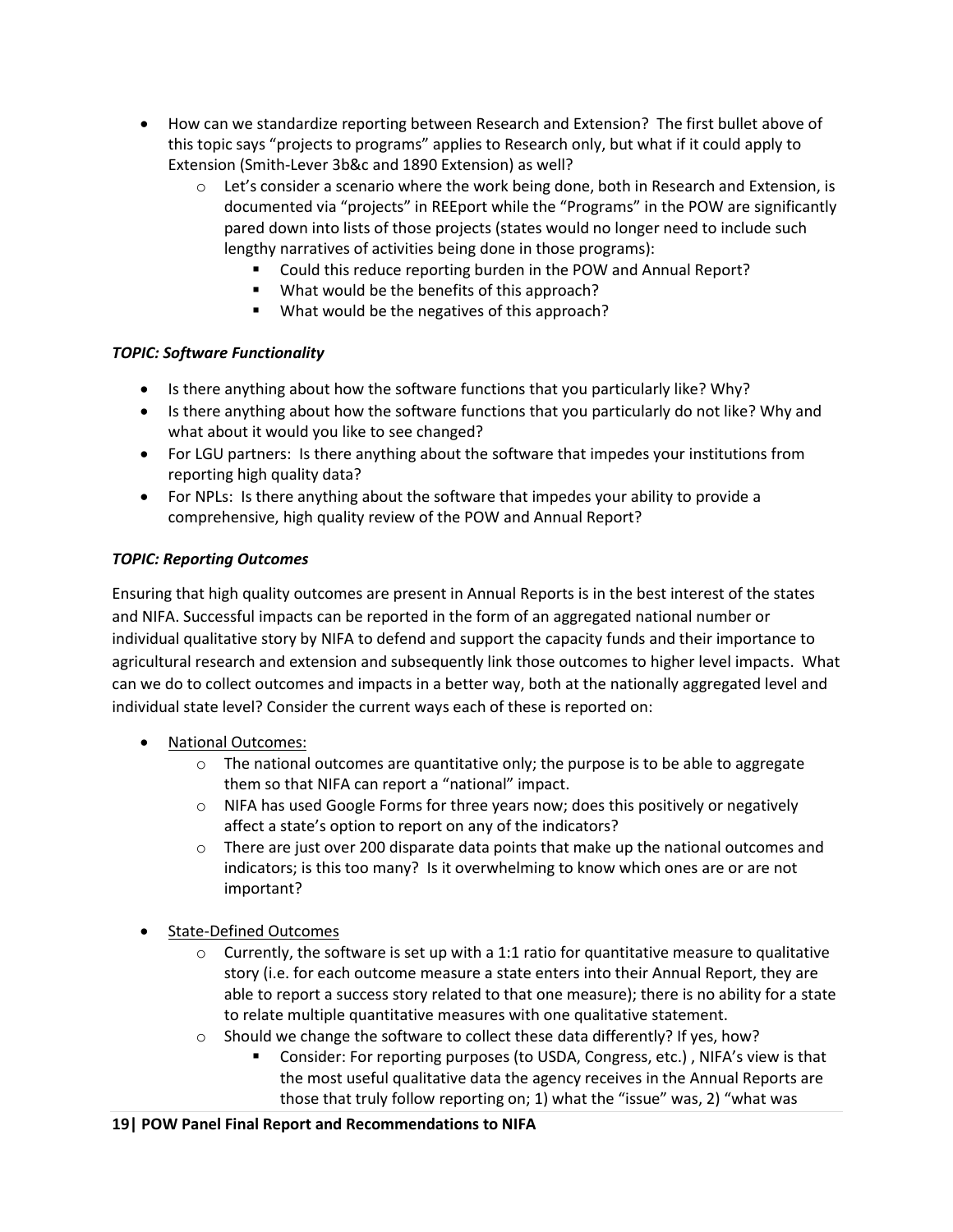done" about it, and 3) what the "results" were. Further, linking such an alliterative to quantitative data adds power to the personal.

#### *TOPIC: What does NIFA need?*

Plans of Work and Annual Reports should serve the specific purposes of allowing states to meet the legislative requirements for receiving the applicable capacity funds and allowing NIFA to monitor and report out on the impacts of those funds. In thinking about those two purposes, we need to ask the question: what data does NIFA really need to carry out its "monitoring"?

- There are only two components in AREERA reporting that are legislatively required: Stakeholder Input and Merit Reviews; all other data currently collected in the POW and Annual Report are discretionary.
- Are there parts of a POW/AR that the states find burdensome to report on? Why? Let's consider if any of those overlap with NPL reviewers' perception:
	- $\circ$  Are there parts of a POW/AR that NPLs do not find very useful in determining if a state is producing useful outcomes and meaningful impacts?
	- o Are there parts of a POW/AR that NPLs rely on in order to determine overall acceptability of a state's programming and integration of research and extension?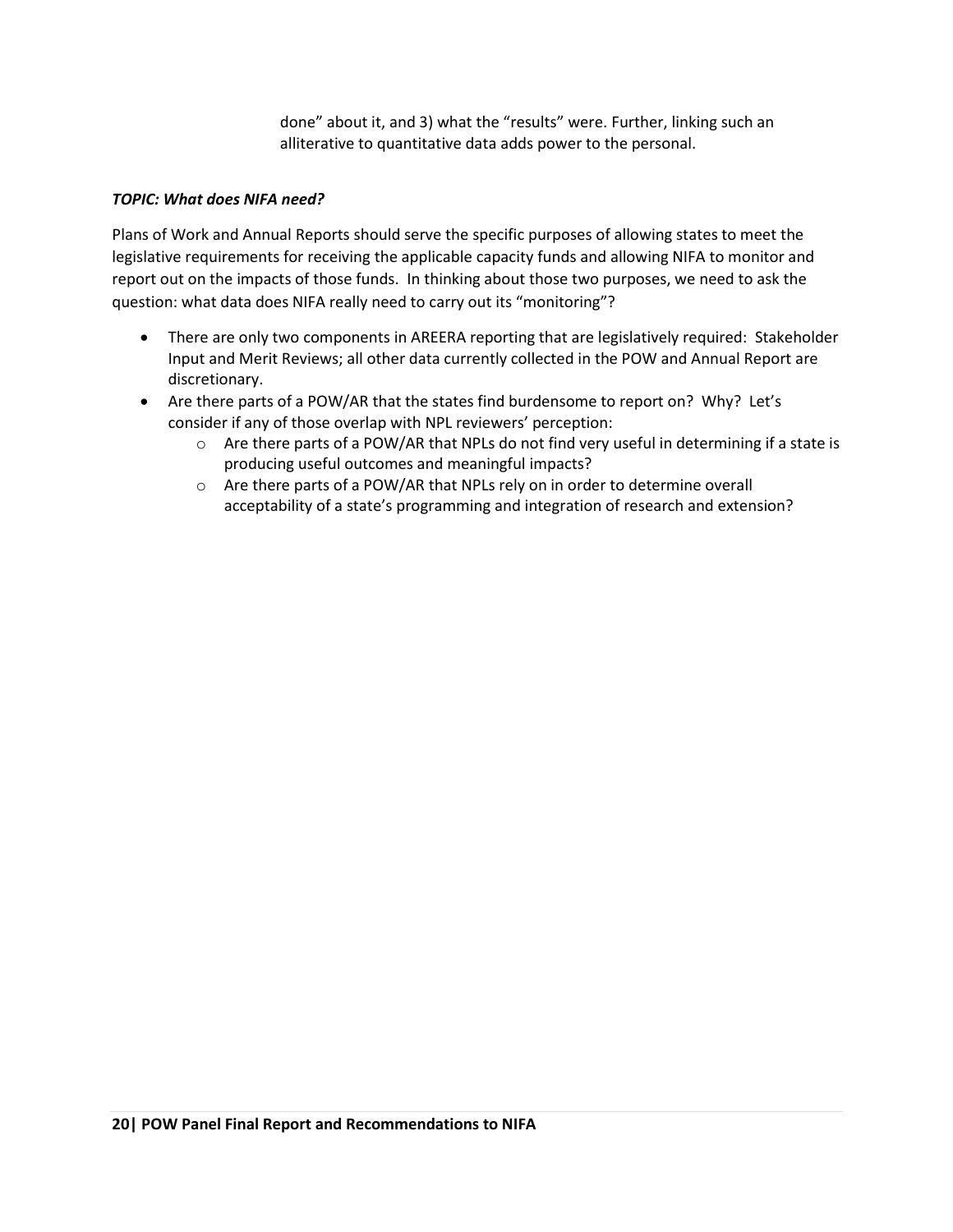#### <span id="page-21-0"></span>Appendix C

#### March 27, 2015

| To:   | Dr. Sonny Ramaswamy<br>Director, USDA-NIFA                                    |
|-------|-------------------------------------------------------------------------------|
|       | <b>Bart Hewitt</b><br>Director, Planning, Accountability, and Reporting Staff |
|       | <b>Katelyn Sellers</b><br><b>POW &amp; REEport Business Manager</b>           |
| From: | <b>NERA Station Directors/Associate Directors</b>                             |
|       | Dr. Ted Andreadis, Connecticut Agric. Experiment Station                      |
|       | Dr. Greg Weidemann and Dr. Cameron Faustman, Univ. of Connecticut             |
|       | Dr. Mark Rieger, Univ. of Delaware                                            |
|       | Dr. Sabine O'Hara, Univ. of the District of Columbia                          |
|       | Dr. Ed Ashworth and Dr. Fred Servello, Univ. of Maine                         |
|       | Dr. Dr. Cheng-i Wei and Dr. Adel Shirmohammadi, Univ. of Maryland             |
|       | Dr. Patricia Vittum, Univ. of Massachusetts                                   |
|       | Dr. Jon Wraith, Univ. of New Hampshire                                        |
|       | Dr. Brad Hillman, Rutgers State Univ. of New Jersey                           |
|       | Dr. Michael Hoffmann, Cornell University - Ithaca                             |
|       | Dr. Susan Brown, Cornell University - Geneva                                  |
|       | Dr. Gary Thompson, Pennsylvania State University                              |
|       | Dr. Rick Rhodes III, Univ. of Rhode Island                                    |
|       | Dr. Tom Vogelmann, Univ. of Vermont                                           |
|       | Dr. Dan Robison and Dr. Tim Phipps, West Virginia University                  |

Re: Plan of Work (POW) Panel of Experts Meeting on June 16-18, 2015

The Northeastern Regional Association of State Agricultural Experiment Station Directors (NERA) recently met for our annual winter meeting in Baltimore, Maryland, and discussed the Plan of Work (POW), the upcoming POW Panel of Experts Meeting, and impacts reporting. NERA members have reviewed this letter and agree that it represents the discussion and recommendations that took place at the Baltimore meeting. In addition, we have unanimously instructed our representative at this meeting, Cameron Faustman (Associate Director, CT-Storrs Agric. Experiment Station), to pursue the concerns/suggestions/ideas outlined below.

There is a recognition among all NERA members that there must be accountability for capacity (formula) and competitive funds provided to Experiment Stations and PIs through USDA programming. USDA is under legislative mandate to provide reporting on these funds and their ability to fulfill that obligation depends on input provided by the Experiment Stations.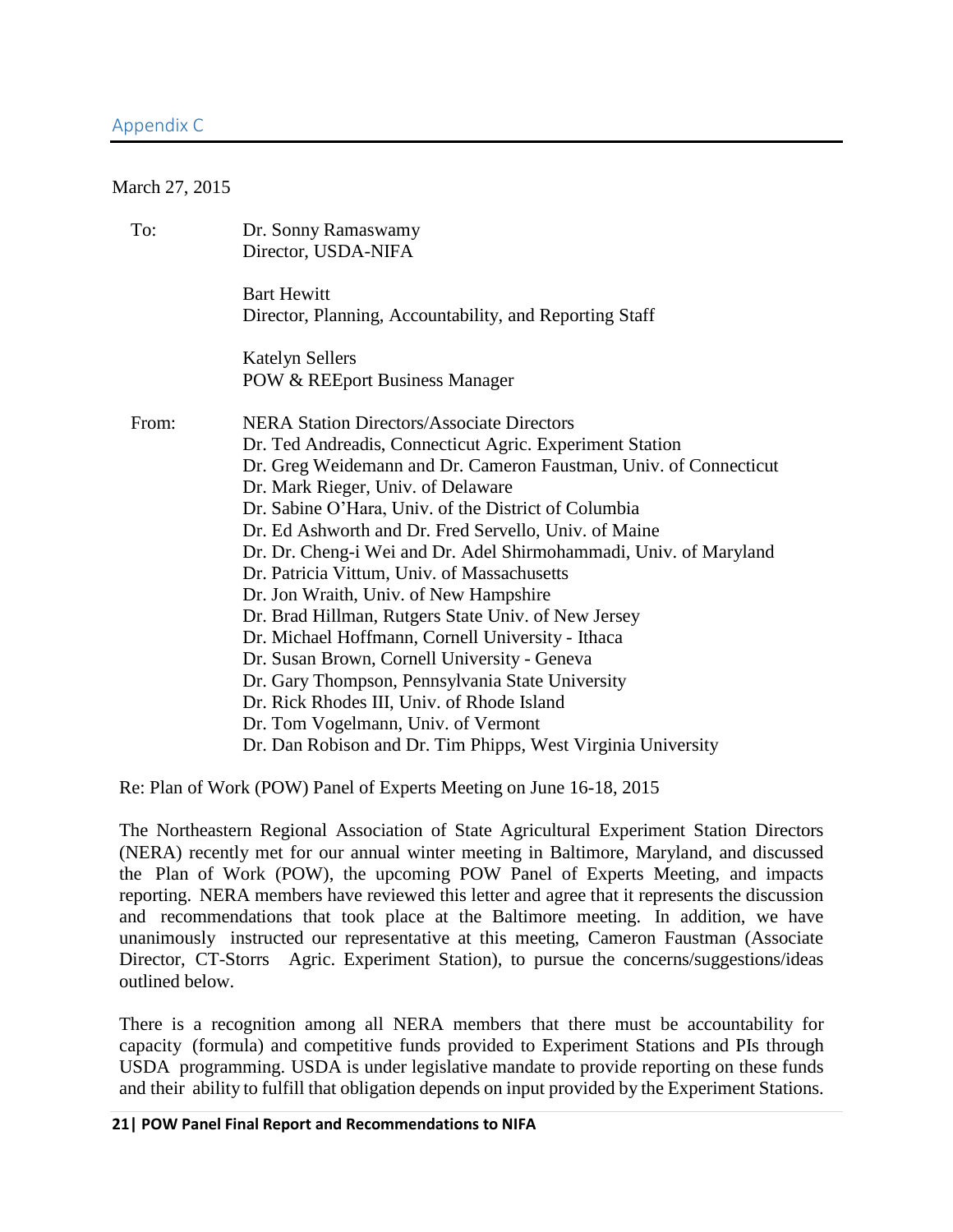We also recognize that it is critical for USDA to demonstrate to the President and Congress that their funding programs have impact and we would like to facilitate this through an efficient and meaningful mechanism. However, we believe that the current POW and annual reporting system is inefficient, unnecessarily complex, and does not focus on delivering impactful products useable by USDA and our institutions.

The following concerns/suggestions/questions were expressed by NERA members:

- It is not clear what information NIFA needs and how it is subsequently used. The NERA membership reviewed the Agenda Topics for the POW Panel of Experts (attached as Appendix) meeting and were uniformly surprised to learn that "… there are only two components in AREERA reporting that are legislatively required: Stakeholder Input and Merit Reviews; all other data currently collected in the POW and Annual Report are discretionary". The qualitative and quantitative aspects of the material required for input by Experiment Stations, and the format in which it is requested represents a significant time commitment of questionable value. We believe that stories of successful impact(s) are important but much of the required information is not relevant to that purpose.
- There is duplication among the reporting systems for capacity funds and this leads to unnecessary time spent on entering redundant data. The POW software should "pull" information from the REEport system and it cannot. Perhaps there's an opportunity to employ provisions in the federal Paperwork Reduction Act (PRA) to help justify changes to OMB?
- The POW is designed as a 5-year plan but the reporting is treated as a rolling 5-year plan. Why not allow the POW to be implemented with an option to modify along the way and minimize the interim reporting until the 5-year period is completed and fully reported on?
- Our impression is that USDA needs to be able to tell stories regarding the impacts of funded research and the National Impacts Database could serve this function. Why not limit reporting to Impacts and discard the majority of other information currently requested?
- Clerical notes. (1) The software for entering POW and annual report data is poorly constructed and not user-friendly, (2) we recommend that the annual meeting of managers (San Diego in May) be used as a forum for getting feedback on the many clerical aspects of POW reporting that are listed on the draft agenda in the Appendix to this letter.

We believe that the POW Panel of Experts meeting should be redirected to consider more fundamental questions of the reporting paradigm. There are five topics currently listed on the draft agenda and the first four (i.e., *Timing of Submissions, Connecting Projects to Programs, Software Functionality, Reporting Outcomes)* are clerical in nature. Clearly, there is value in helping USDA and the Experiment Station/Extension system work through them, but they are easily addressed. And they assume continuation of the current reporting model.

We believe that the system of reporting needs extensive modification to reduce the burden of time required for preparation, to deliver the needed information to the USDA and to provide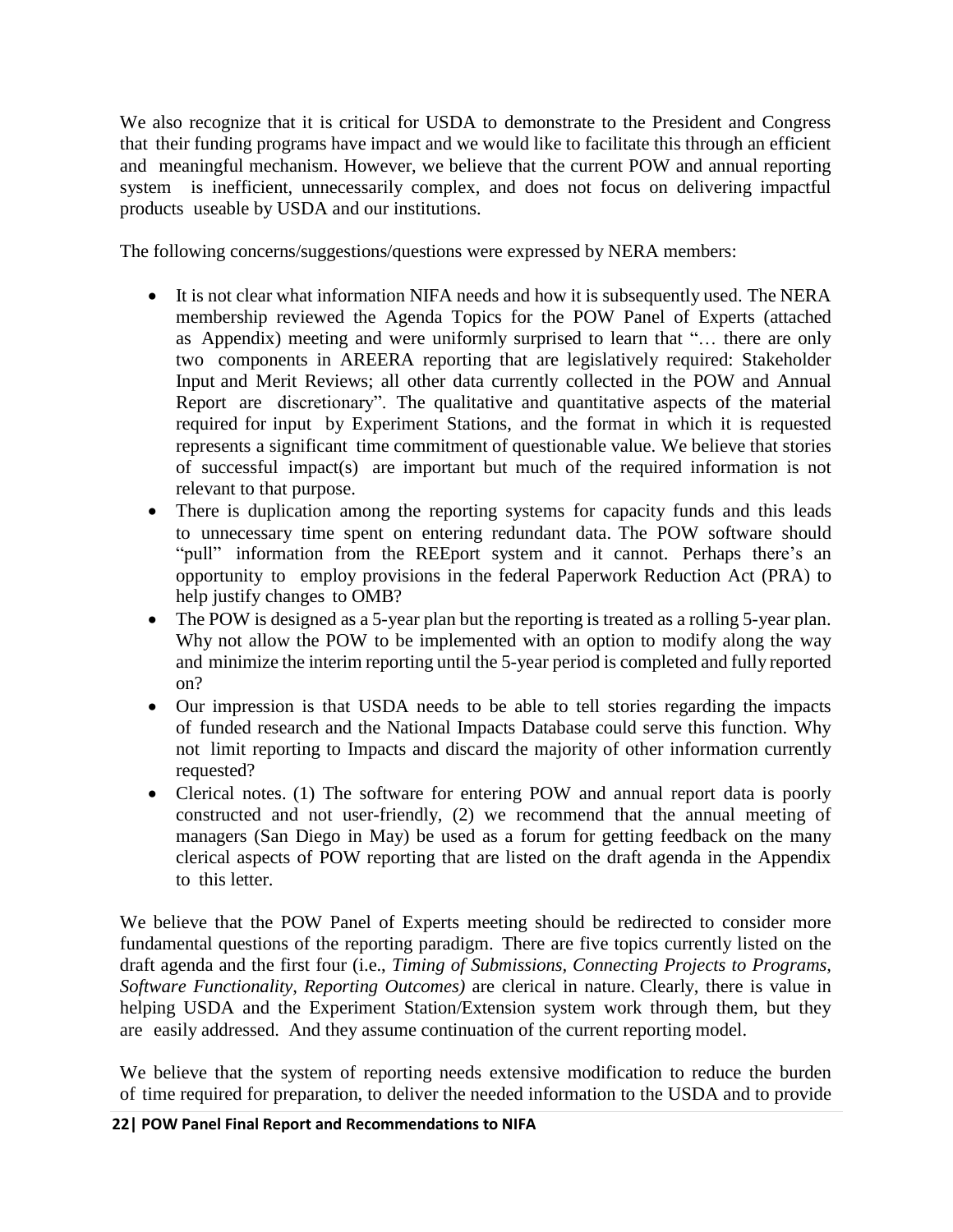a reporting strategy that is mutually beneficial to USDA, Experiment Stations and Land Grant universities. Hence, the USDA could obtain the information it deems truly valuable while minimizing its administrative overhead costs and those of the Experiment Stations. It is our hope that the Panel of Experts meeting will be a start to reinventing the reporting system for a modern world and we are prepared to help facilitate the adoption of a reasonable, efficacious reporting system.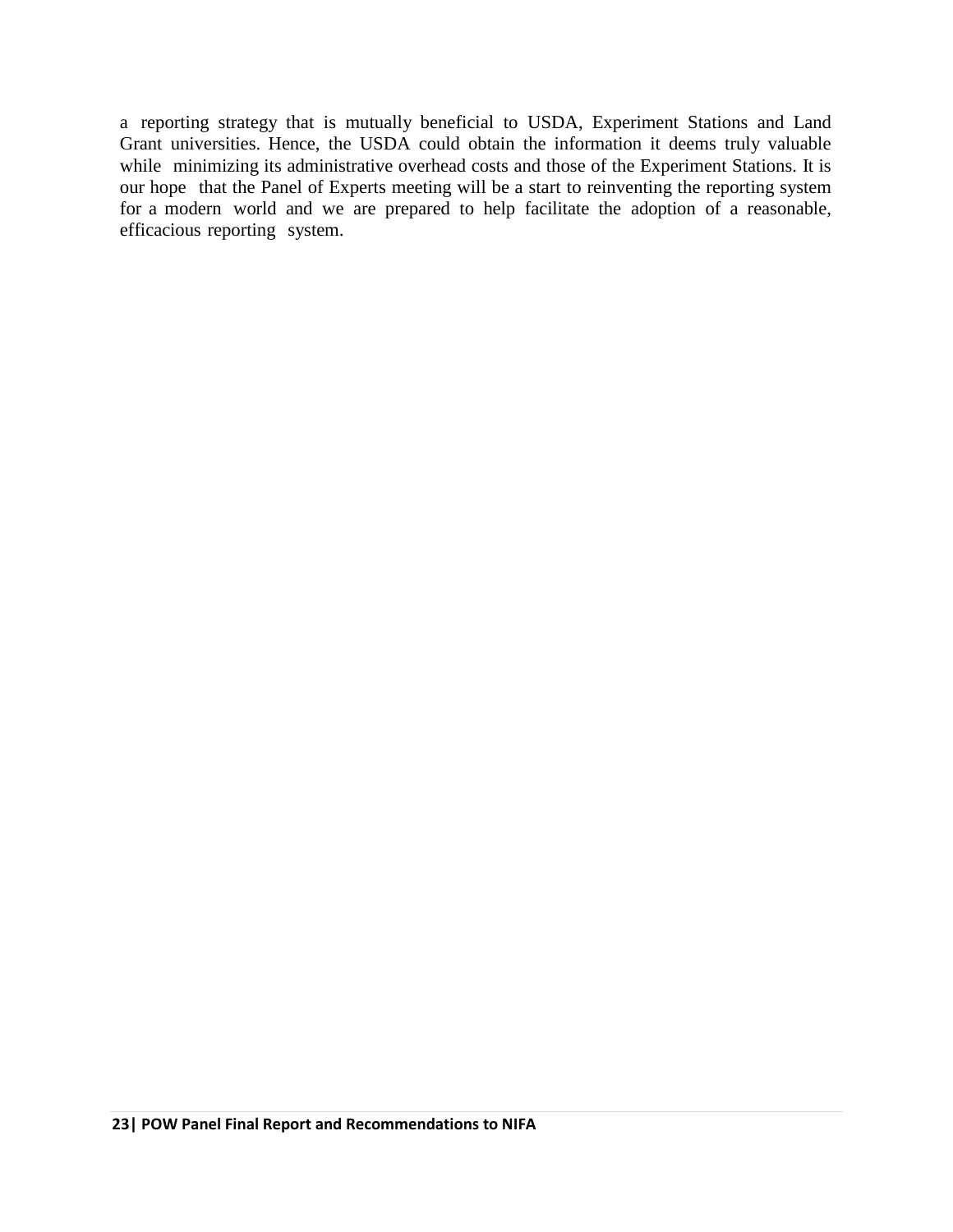#### <span id="page-24-0"></span>Appendix D

March 31, 2015

| To:      | <b>NERA Station Directors/Associate Directors</b>               |
|----------|-----------------------------------------------------------------|
| From:    | Sonny Ramaswamy, Director, NIFA-USDA                            |
| Subject: | Plan of Work (POW) Panel of Experts Meeting on June 16-18, 2015 |

Thank you for your memorandum dated March 27, 2015, on your concerns and recommendations regarding the Plan of Work and Annual Report of Accomplishments.

We have an opportunity at the POW Panel of Experts meeting in June to significantly streamline the POW and its Annual Report of Accomplishments, focusing on what is required by legislation in regards to accountability, and require what is needed for NIFA to effectively evaluate the use of the four Capacity funds.

Bart Hewitt met with me last month and shared much of the same concerns and recommendations you make in your memorandum. Our hope is that during the June meeting, we can collaboratively develop a path forward, resulting in the replacement of the Planned Programs data now required, significantly reducing the redundancy of data requested for the research programs, and finally reducing the reporting burden.

Please note that all parts—Merit and Peer Review, Stakeholder Input, and Planned Programs description—of the current Plan of Work are required. It is the format and type of data under the Planned Programs that are discretionary, and we can alter what is needed and useful in the Planned Programs section. The data format of the Merit and Peer Review and Stakeholder Input sections, along with the Multistate Extension and Integrated Research and Extension, are mandatory under AREERA. This section was separate from the Plan of Work previously and has now been integrated into the Plan of Work software. Although the Executive Summary is a discretionary part of the Plan of Work, it is useful to the National Program Leaders in understanding the breadth of your programs.

The impact stories provided currently in the Annual Report are extremely useful; the inputs (i.e., dollars expended, FTEs, volunteers) and the standard outputs (publications, extension participation contacts, patents, student numbers, etc.) are also critically important because they are a part of reports NIFA is required to submit to the Office of Management and Budget, the Office of Science and Technology Policy, the White House, the USDA Secretary's office, and to Congress. These inputs and outputs can be obtained (with some tweaking) from REEport if we can get the Extension programs to be entered there, as well. Thus, if Extension were to enter their programs and projects into REEport, all we would need for Annual Reports are impact stories.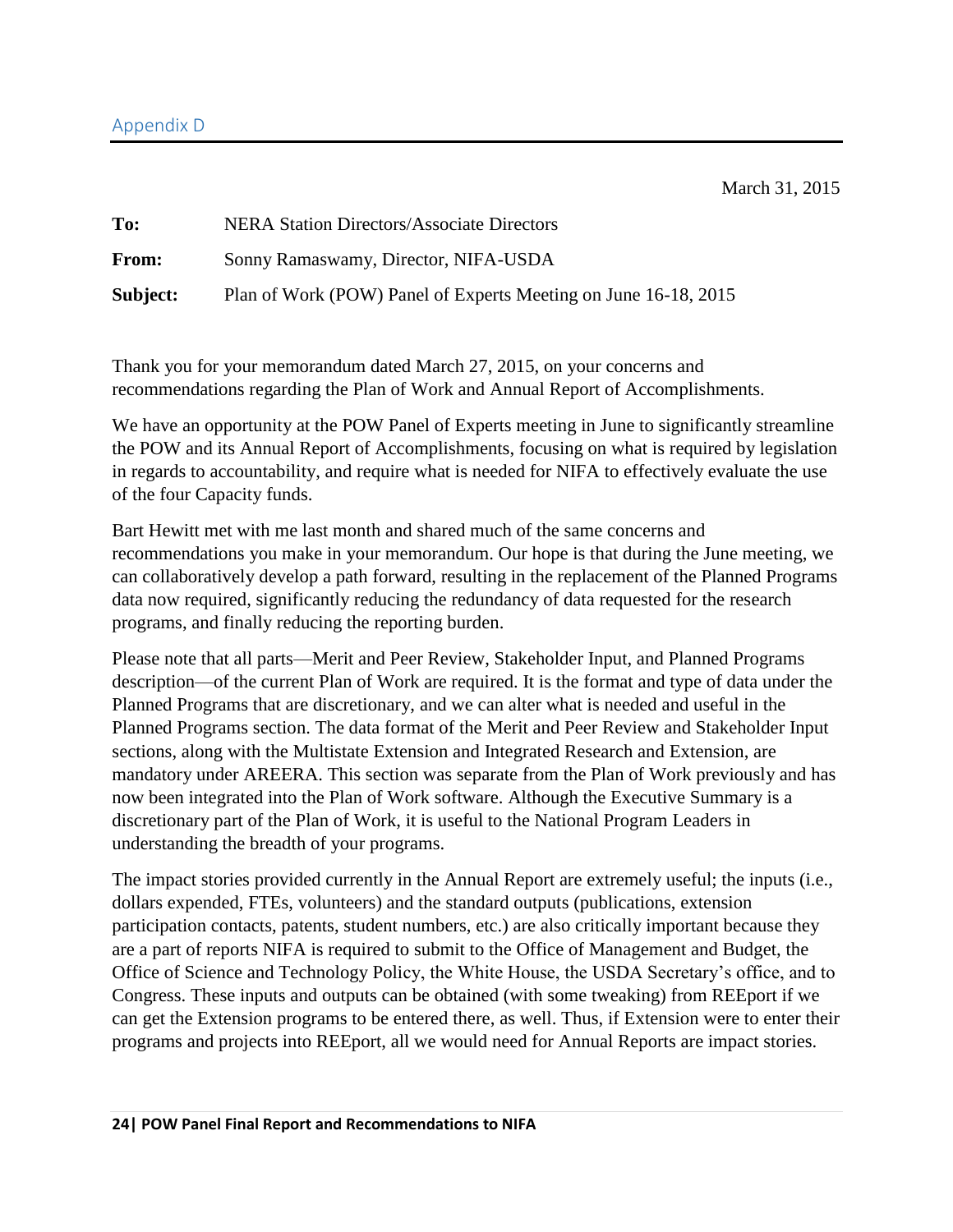The base of the software is now going into its ninth year, as it was implemented in its current format in 2006. So we agree now is the time for a software upgrade to make it more user friendly.

The timing of submissions will also be part of the discussion in June. We believe requiring annual progress reports earlier is in keeping with the terms and conditions for all grants, which are technically due within 90 days of anniversary date. The anniversary date on all capacity grants is October 1. Moreover, the Plans of Work should not be due until about June 1 of each year if we continue with the rolling 5- Year Plans of Work. No matter which way the Panel of Experts recommends on continuing with rolling Plans or bringing back the concept of single 5- Year Plans (or 4-Year Plans), we still need to receive Annual reports for inputs, standard outputs, and impact stories because of the reasons noted above.

We look forward to the meeting in June and hearing from NERA and the other regional research and Extension representatives.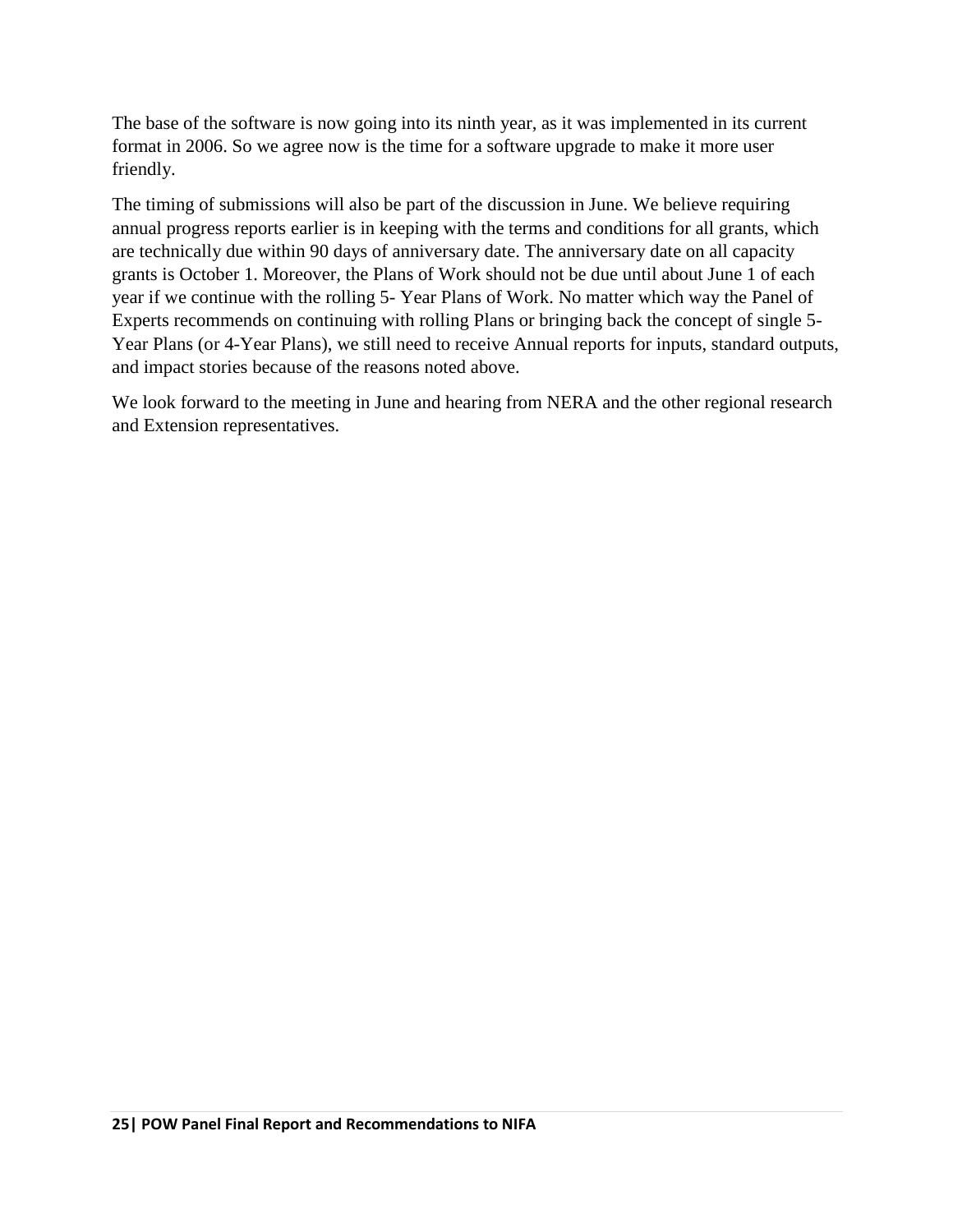<span id="page-26-0"></span>May 11, 2015

| TO:          | Dr. Sonny Ramaswamy<br>Director, NIF A-USDA                                                                                                                                                                                                                                                                                                                                                                                                                                                                                                                                                                                                                                                                                                                                                                                                                          |
|--------------|----------------------------------------------------------------------------------------------------------------------------------------------------------------------------------------------------------------------------------------------------------------------------------------------------------------------------------------------------------------------------------------------------------------------------------------------------------------------------------------------------------------------------------------------------------------------------------------------------------------------------------------------------------------------------------------------------------------------------------------------------------------------------------------------------------------------------------------------------------------------|
|              | <b>Bart Hewitt</b><br>Director, Planning, Accountability, and Reporting Staff                                                                                                                                                                                                                                                                                                                                                                                                                                                                                                                                                                                                                                                                                                                                                                                        |
|              | <b>Katelyn Sellers</b><br><b>POW &amp; REEport Business Manager</b>                                                                                                                                                                                                                                                                                                                                                                                                                                                                                                                                                                                                                                                                                                                                                                                                  |
| <b>FROM:</b> | NEED Directors / Administrators and Associate Directors:                                                                                                                                                                                                                                                                                                                                                                                                                                                                                                                                                                                                                                                                                                                                                                                                             |
|              | Dr. Dan Lerner, University of Vermont<br>Dr. Nancy Bull, NEED Executive Director<br>Dr. Michael O'Neill, University of Connecticut<br>Dr. Michelle Rodgers, University of Delaware<br>Dr. William Hare, University of District of Columbia<br>Mr. John Rebar, University of Maine<br>Dr. Stephen Wright, University of Maryland<br>Dr. Enrique Escobar, University of Maryland Eastern Shore<br>Dr. Patricia Vittum, University of Massachusetts<br>Drs. Ken La Valley, Lisa Townson, University of New Hampshire<br>Dr. Larry Katz, Mary Jane Willis, Rutgers University<br>Dr. Chris Watkins, Cornell University<br>Dr. Denis Calvin, Pennsylvania State University<br>Dr. Deborah Sheely, University of Rhode Island<br>Dr. Doug Lantagne, University of Vermont<br>Dr. Steven Bonanno, West Virginia University<br>Dr. Ami Smith, West Virginia State University |

**SUBJECT:** Plan of Work (POW) Panel of Experts Meeting on June 16-18, 2015

We are in receipt of your March 31, 2015 reply to the Northeast Experiment Station Directors/ Associate Directors. We appreciate that federal law and regulation dictates what is needed to be reported. Focusing on what is required and needed to evaluate the use of the Capacity funds is understood. A component of the reporting burden is the redundancy of reporting tools and mechanisms. As you well know, not only does Extension report to USDA-NIFA but also to county officials, state legislators, and University leadership. The ability to access data from one database for multiple functions allows for efficiency of resources as well as consistency in data collection and quality. We would like to suggest that one database from which a wide variety of reports might be programmed would result in greater efficiency than submitting to multiple databases as is now the practice. While coming to agreement on a single database might not be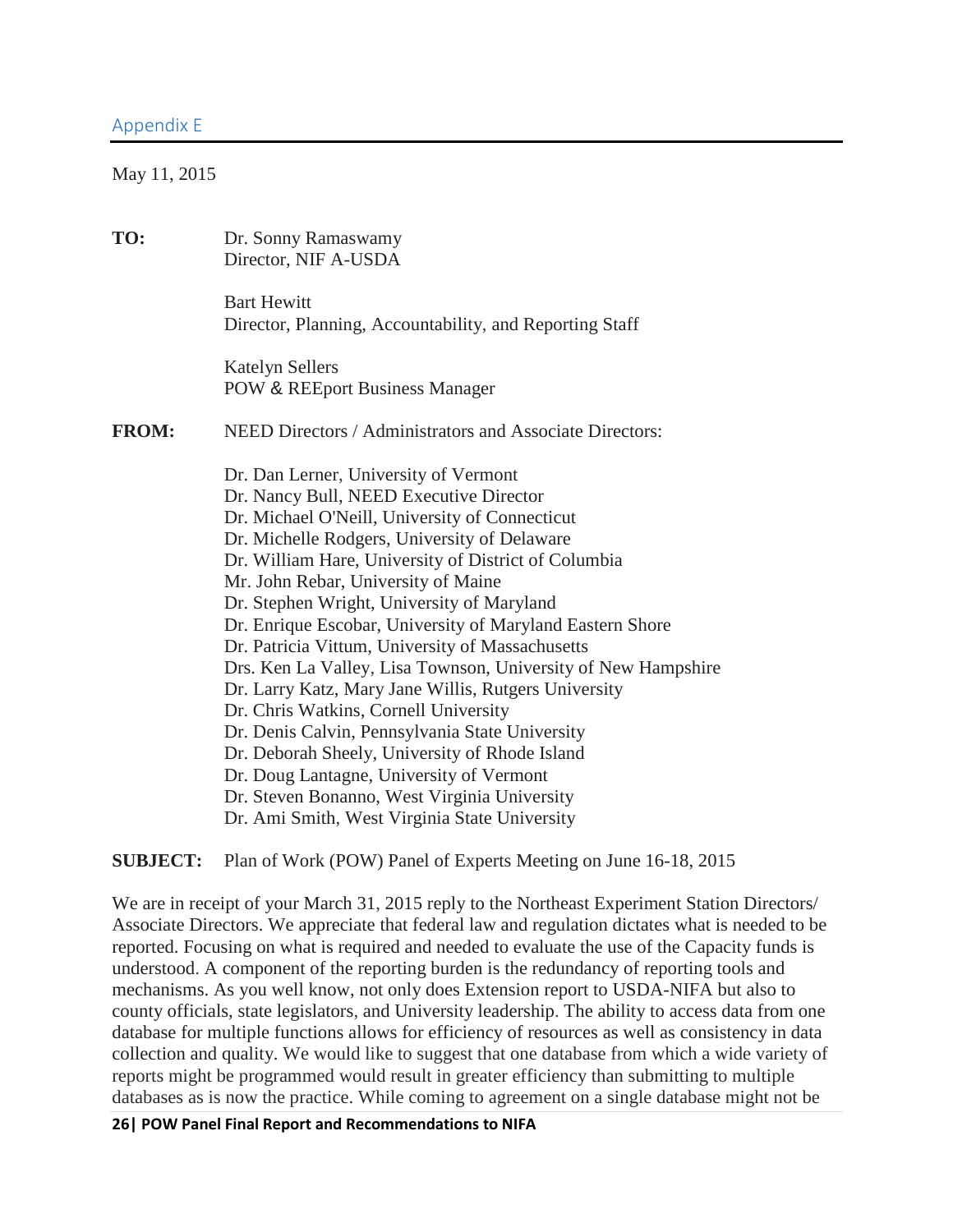simple or quick, we do have some models from which to build. By working collaboratively across the land grant system and USDA-NIF A, we can more efficiently utilize our resources. While the NIF A website states that REEport is NIF A's primary grant reporting system, we understand from your response to NERA Directors that the system is 9 years old and time for an upgrade and a new look.

The land grant university system has developed a data collection system which allows for impacts to be collected based on teaching, research, and extension

(http://landgrantimpacts.tamu.edu) and includes the ability to search the database. While a voluntary system, this extensive database might be considered as a foundation for as a new NIF A data collection tool. Additionally, it might be fruitful to consider a single reporting system that enables integration of Extension and Research.

Efforts have been made within the Extension system to educate on what is an effective impact statement.

The more we ask people to report in multiple formats the less reliable the data will be. The more a state can report what is required as well as what is useful to the state, the more reliable the data are. Coming together, as one system, to report data once would be a giant step forward. We ask for your sincere consideration and for the agenda of the June meeting to be adjusted to allow for this critical conversation among all partners to occur. We look forward to participating in that important conversation. We look forward to partnering with USDA NIFA as we make the adjustments necessary for much needed improvements.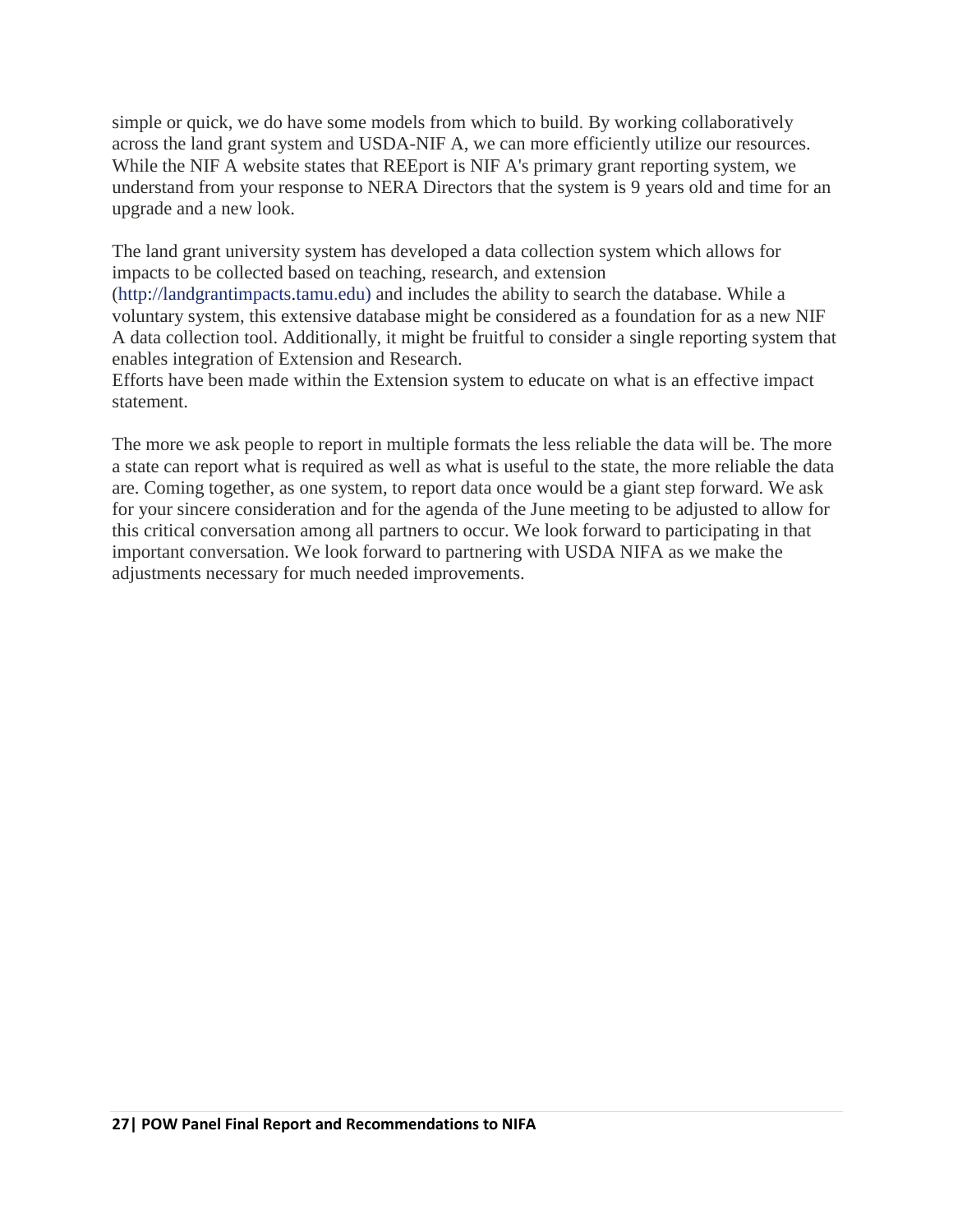#### **Western Association of Agricultural Experiment Station Directors**

#### **Office of the Executive Director**

#### <span id="page-28-0"></span>**Memorandum**

May 13, 2015

| To:      | Dr. Sonny Ramaswamy<br>Director, National Institute of Agriculture            |
|----------|-------------------------------------------------------------------------------|
|          | <b>Bart Hewitt</b><br>Director, Planning, Accountability, and Reporting Staff |
| From:    | <b>WAAESD Members</b>                                                         |
| Subject: | Plan of Work (POW) Panel of Experts Meeting on June 16-18, 2015               |

The Western Association of Agricultural Experiment Station Directors (WAAESD) met in Portland OR April 28- May 1. Discussions included the Plan of Work (POW), the upcoming POW Panel of Experts Meeting, and impacts reporting.

The WAAESD is in receipt of the letter developed by the Northeast Regional Association (NERA) that detailed a number of concerns relating to reporting requirements. We have endorsed the NERA memo and have instructed our representative at this meeting, Dr. Steve Loring (Associate Director, NM State Agricultural. Experiment Station), to pursue the concerns/suggestions/ideas outlined by the NERA.

We recognize the need for accountability for both capacity and competitive funds. It is critical for USDA to demonstrate to the President, Congress and OMB that funding programs have impact and we would like to facilitate this through an efficient and meaningful mechanism. However, we believe that the current POW and annual reporting system is inefficient, unnecessarily complex, and does not focus on delivering impactful products useable by USDA and our institutions.

Like the NERA, we believe that the POW Panel of Experts meeting should be redirected to consider more fundamental questions of the reporting paradigm. There are five topics currently listed on the draft agenda and the first four (i.e., *Timing of Submissions, Connecting Projects to Programs, Software Functionality, Reporting Outcomes)* are clerical in nature. Clearly, there is value in helping USDA and the Experiment Station/Extension system work through them, but they are easily addressed. And they assume continuation of the current reporting model.

We believe that the system of reporting needs extensive modification to reduce the work burden required for preparation, to deliver the needed information to the USDA and to provide a